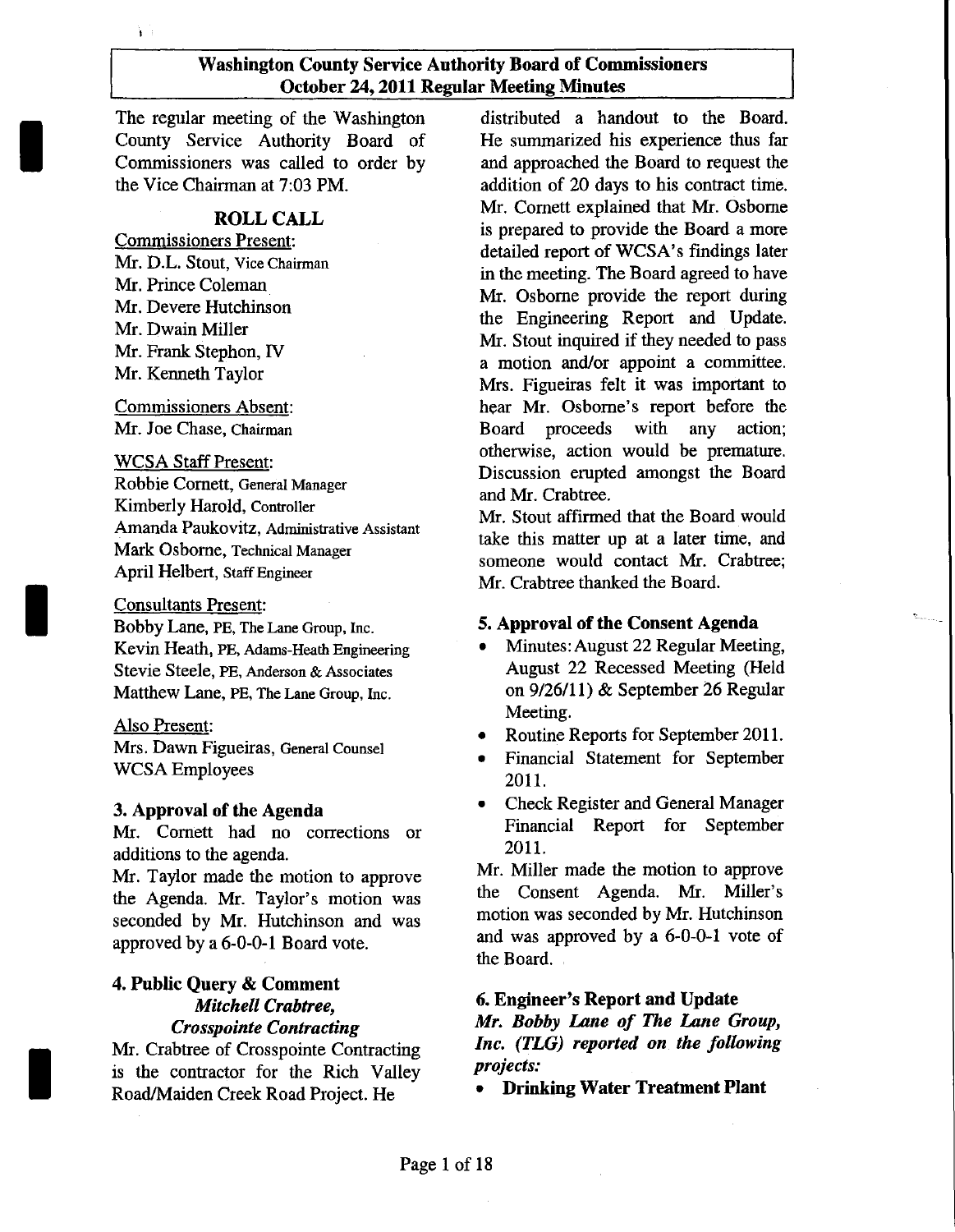# **Expansion (6.6 MGD to 12 MGD) and Raw Water Intake**

The Raw Water Intake Contractor is now working in the water for the actual intake and continues to work on the structure. They have had some electrical problems with Appalachian Power Company on the water plant; they are currently working through this issue.

## **• Bristol Area Water Restrncturing Project**

They received and opened bids today. The Lane Group will make a recommendation as a late item.

# **• Exit 13 Sewer Project Phase 1**

A funding commitment from **RD** has been received for the overrun and Mr. Cornett has signed the Notices of Award. The contractor is compiling their info.

## **• Exit 14 Project**

They continue to work on final design.

**• Galvanized Line Replacement Project**

The project continues to move forward. They are finished with the Glade Spring Contract and are close to being finished with the Lowry Hills Contract; there is approximately \$250,000 remaining in the budget. TLG will be coming to the Board, requesting they authorize the contractor to proceed with additional line replacement.

Boring Contractors (Abingdon Contract) has requested permission to shut down the project during the winter months due to unavailability of asphalt for road restoration. The necessary work needs to be complete prior to the shutdown. There needs to be a specific shut down and restart date. The contractor will also need to be available to address warranty related information. TLG believes this is in the best interest of WCSA and Abingdon residents; continuation could provide hardship for customers. The

Board would need to authorize Mr. Cornett to execute a shut down order, as it would be an alteration to the contract. Mr. Lane noted that they are working with Mr. Jones to finalize an exact date prior to the shutdown.

I

I

I

Mr. Taylor made the motion to authorize Mr. Cornett to allow [Boring Contractors] to shut down their project for the winter. Mr. Taylor's motion was seconded by Mr. Coleman and was approved by a 6-0-0-1 vote of the Board.

# **• Interim Water Treatment Plant Expansion (4.6 MGD to 6.6 MGD)**

They got the fourth filter on line and it is functioning properly. The finished water pump station is nearing completion. Less the power outage, we would be ready to treat 6.6 MGD within the next few days. They hope to resolve this very soon.

### **• Mid Mountain System Improvements Preliminary Engineering Report (PER)**

With the assistance of WCSA Staff, they have completed flow and pressure tests within the system. They are utilizing hydrant testing information and hope to meet with WCSA Staff this week to discuss analysis results and further evaluate alternatives.

#### **• Reedy Creek Road Project**

They have issued the Notice to Proceed. One contractor is on the job working; the other is to begin work next week. Construction should be well underway by the November Board Meeting.

# **• Damascus Sewer Study**

The study is moving towards completion. Mr. Osborne and Matthew [Lane] completed night flow measurement to examine the flow efficiency. They received really good data from their work. The study is being wrapped up and they hope to make the findings available to the Town of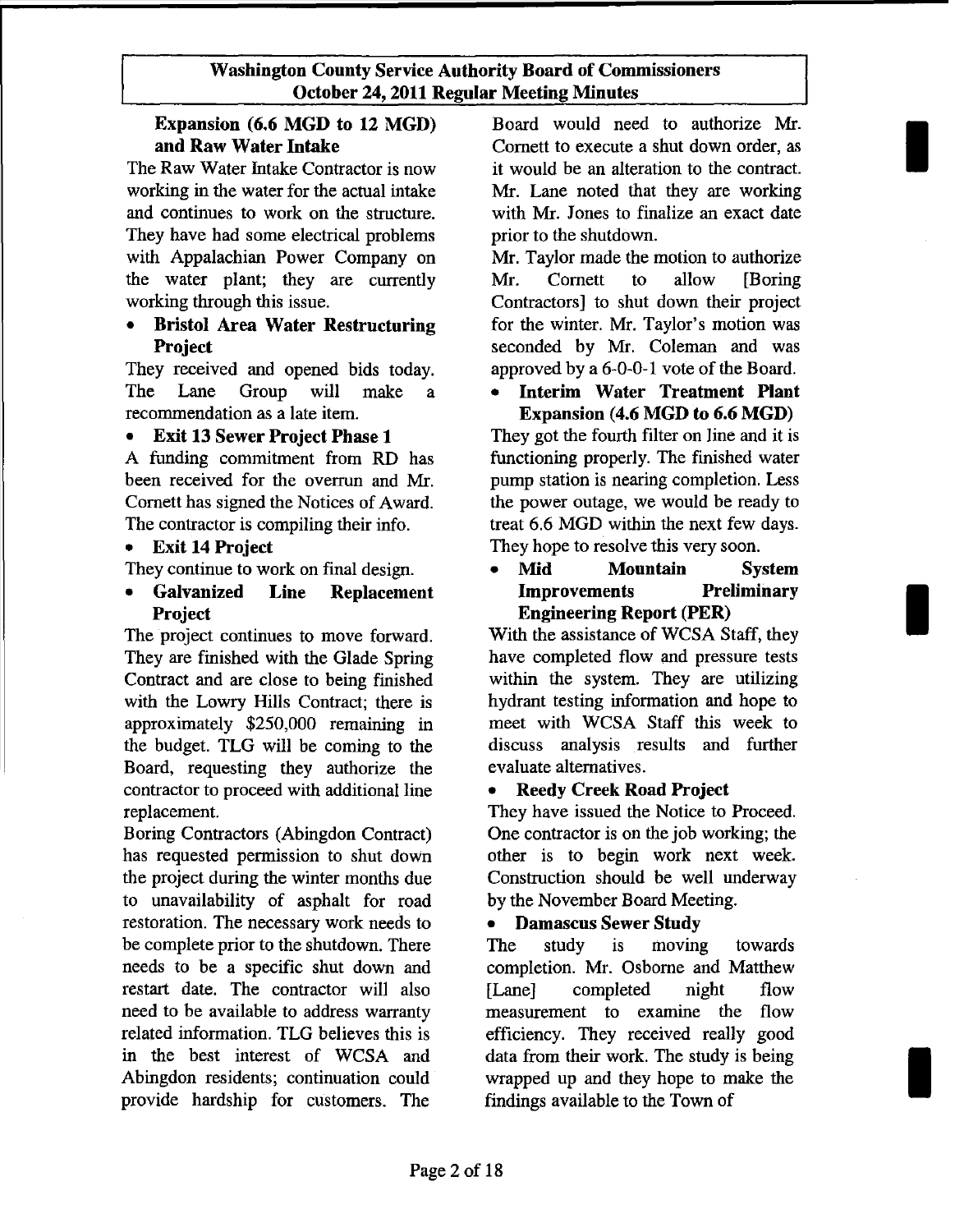Damascus and WCSA during December.

• Western Washington County Sewer Study

TLG is working with Mr. Cornett and the IDA to finalize an application to the Tobacco Commission for funding implementation of Phase 1.

# • Hidden Valley Road

I

I

I

They have met with Mr. Cornett and Staff to have a scoping meeting. They think this project would be a good candidate for a DHCD planning grant; TLG is pulling together an application.

## *Mr. Kevin Heath of Adams-Heath (A-H) Engineering reported on the following projects:*

# • Abingdon Storage Tank Study

They are compiling background information so they can move forward.

• Green Springs Road Waterline Replacement

A-H started field surveying and plan to be completed this week to start plans.

# • Whites Mill Road Improvements

They currently have three contracts open; two of which (booster station and tank) have been essentially complete for sometime, but are waiting on the line work to be completed before issuing substantial completion (SC). At the last Board meeting, Mr. Heath reported that the contractor still has sections of line along Chip Ridge Road remaining, which they have been working towards in the last month. As of today, they have still not tested from the pump station all the way out to the tank. We are running over on construction time for that particular contract, which is holding up SC on the other two. There is a progress meeting scheduled for tomorrow and Mr. Heath has asked Tipton to be able to address a better time frame to get that first section SC and final completion for

the overall project. They are lacking 8-9,000' of pipe to lie in the ground, along with testing, switchover and connections. There is still a fair amount of work to be completed. Mr. Heath plans to address these issues at the meeting tomorrow. From their standpoint of RPR services, he has not asked for anything additional at this point. If the project is still under construction next month, A-H will have to request consideration.

## *Mr. Stevie Steele of Anderson* & *Associates (A&A) reported on the following project:*

• Exit 13 Sewer Project Phases 2 & 3 At the last meeting, the Board approved an amendment for Phases 2 & 3. A&A has evaluated those additional areas. They are ready to do takeoff on each area to allow Staff to evaluate cost per connection. With that information, they will be able to tell WCSA the needs of each area. All of this will occur ahead of field meetings so Staff and A&A are made fully aware of issues before getting residents' hopes up for service.

## *On behalf of Mr. Jay Lester of Draper Aden Associates (DAA), Mr. Cornett provided the following update:*

# • Route 58 Water Storage Tank

DAA has been working with WCSA Staff and the contractor to resolve issues of contract time and contract price. Since that has not yet been reconciled, Mr. Cornett encouraged Mr. Lester to stay home tonight. They hope to have this issue wrapped up by the November Board Meeting.

## 7. Water & Wastewater Construction Projects Report and Update

Mrs. Helbert referred to the Engineering Report in the Board Books, printed on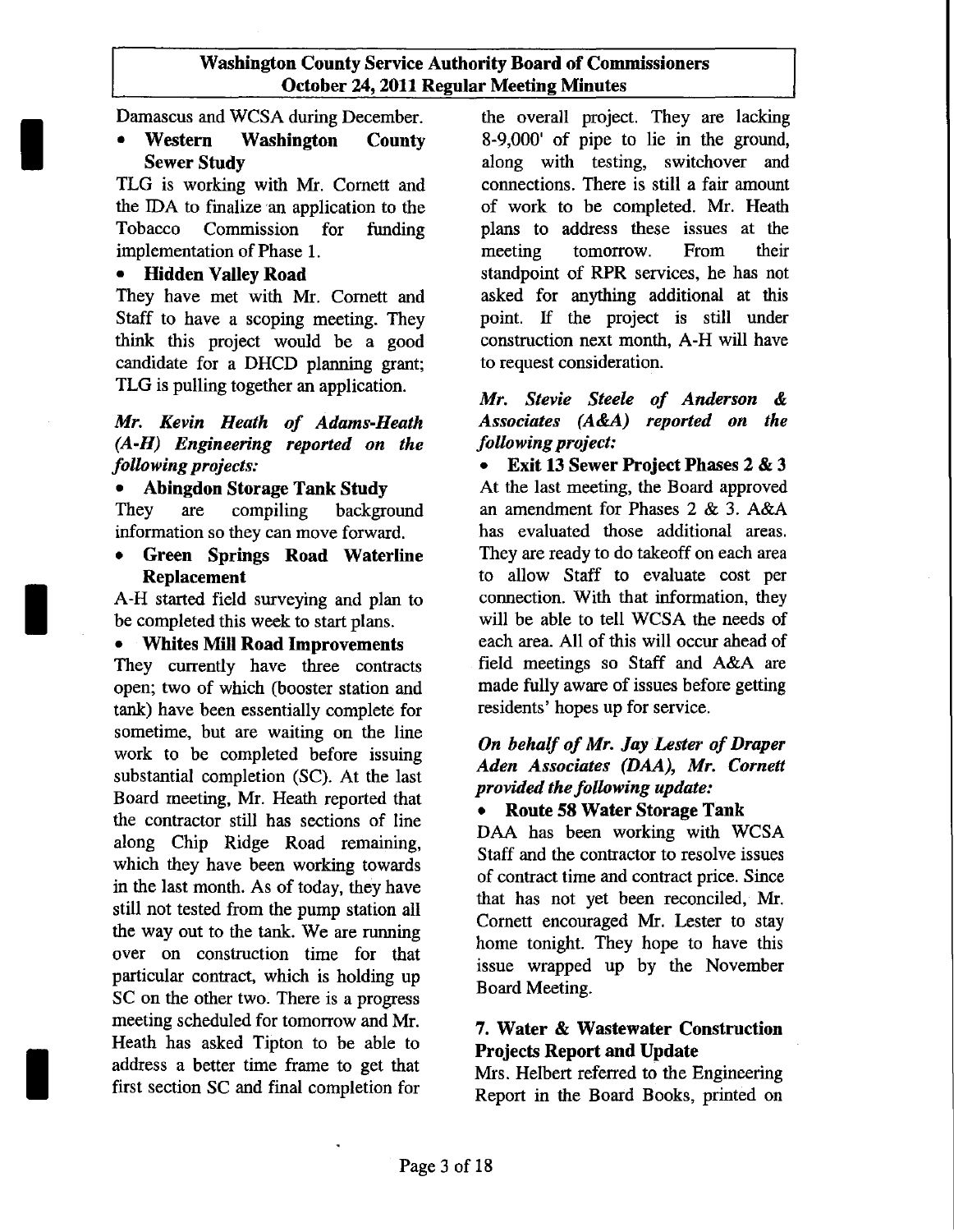purple paper. She provided the following updates:

#### • Rich Valley Road/Maiden Creek

The meters have been put into place and the project has been put online.

Mr. Osborne later added that the Rich Valley Road/Maiden Creek and Rich Valley Road/Litchfield Projects are in operation and are functioning well.

#### • Chestnut Mountain Road

The meters have been put into place and the project has been put online.

Mr. Osborne referred to a memo and noted Mr. [Mitchell] Crabtree's previous requests (for additional time) to the Board regarding the Rich Valley Road/Maiden Creek Road Project. He read the following:

As [the Board knows], Crosspointe Contracting, Inc. (the Contractor) was successful in acquiring the WCSA project known as Rich Valley Road/Maiden Creek Water System Extension (the Project). This Project was awarded by the Board to the Contractor August 16, 2010 and the Notice to Proceed was issued September 22 [2010]. The Contractor began work on the Project on September 20, 2010, eight days after the Notice to Proceed. Overall, the work accomplished by the Contractor has been good. However, the Contractor's allotted time according to the contract has expired and for that reason, he has asked for additional time earlier in meeting. Enclosed for your reference is a letter (the Letter). As you may recall, during the August 2011 Board Meeting, [Mr. Osborne] provided [the Board] with a similar memo, which addressed a previous letter received by WCSA from the Contractor requesting additional days. During that Board Meeting, WCSA Staff recommended that the Board grant 70 additional days to the contract time, making the substantial completion date August 28,2011. The Board concurred with the Staff's recommendation and provided the Contractor 70 additional days.

completion on September 26, 2011 and final completion on October 4, 2011. WCSA received a second letter requesting additional time and a third letter on September 29 [2011] (which was to replace the second letter per the Contractor's request). The letter requested the balance of the days the Contractor was over his contract time be added (which would be a total of 29 days) due to inclement weather, additional work items, and "extremely hard and very abrasive" rock on Maiden Creek. After receiving the Letter, WCSA Staff, i.e. April Helbert, Robbie Cornett and [Mark Osborne] have reviewed, discussed and considered the number of additional days reasonable entitled to the Contractor, above what was previously provided, based on the latest request. Our findings are as follows:

- Inclement weather days 2 days
- Installation of additional stream crossing 3 days
- Installation of 617' of 6" water line (above bid quantity) 2 days
- Reconnection of three existing meters

1 day TOTAL 8 DAYS

I

I

I

[The Board] will note in the letter attached [to Mr. Osborne's memo], the Contractor mentions weather days, additional stream crossing, additional water line, switchover of existing meters, and "extremely hard and very abrasive rock" as the cause of the delays. In our evaluation, the Contractor is due additional time for weather days, the [additional] stream crossing, [additional] water line, and switchover of existing meters, but in Staff's opinion, is not due any time for what the Contractor classifies as "extremely hard and very abrasive rock". Although, Staff agrees additional time for these items is justified, upon review of the time requested, WCSA Staff does not concur with the amount of time requested. The following explanation is offered for justification of time requested by the Contractor versus time recommended by WCSA Staff:

• Inclement weather days- Contractor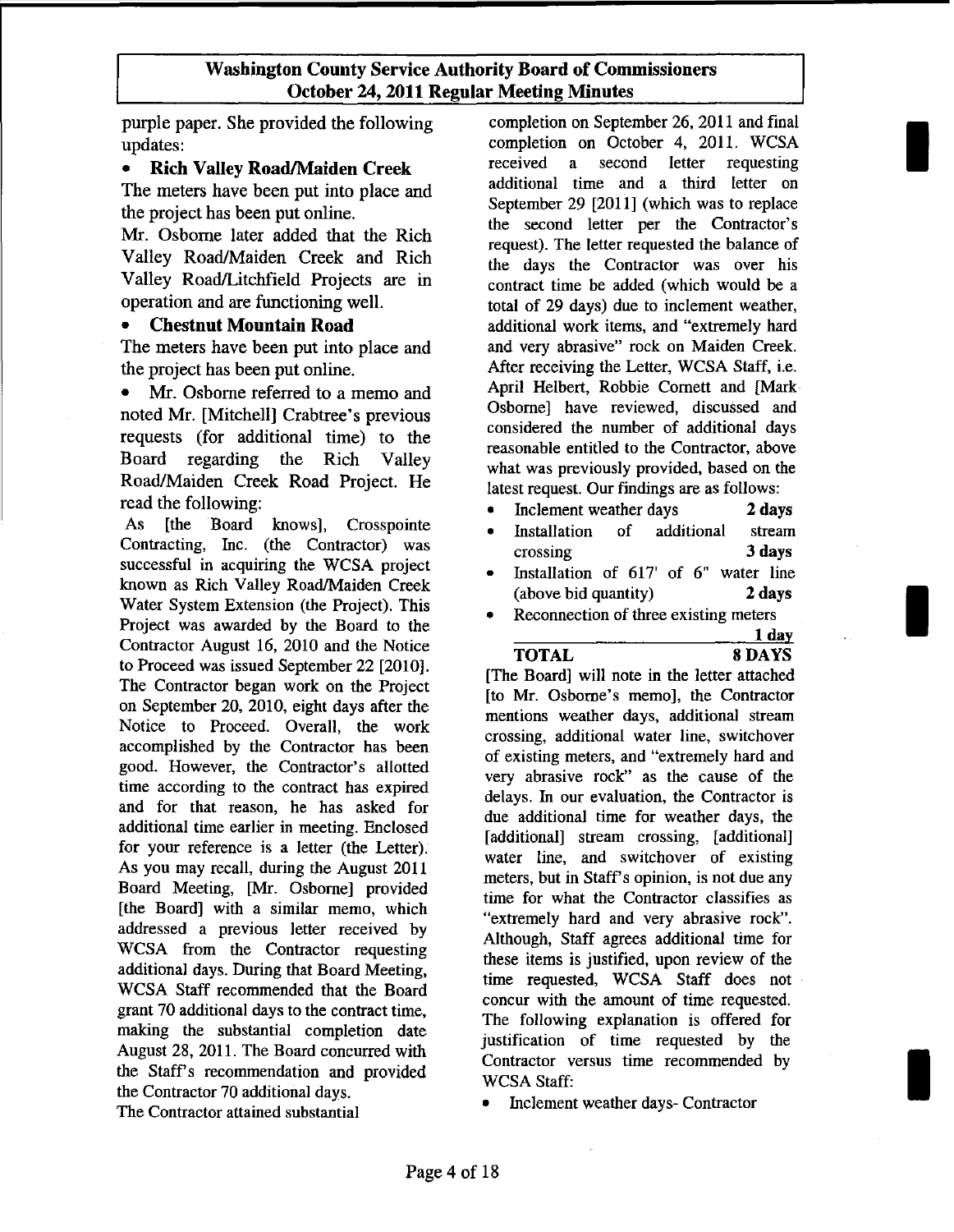I

I

I

- 4 days; WCSA Staff recommends 3 days. The stream crossing in question Though the Contractor has faithfully been
- recommends 2 days. Based on previous installing 600 feet/day for water line off of additional line is on road, the
- Frame is a meter reconnections-<br>
Frame is a meter reference of the contract.<br>
The Letter references Section 4.03 in the Letter references Section 4.03 in the

We would like to remind the Board that the Contract Documents, Project was bid as "unclassified", which Differing Subsurface or Physical means that it is un to each contractor to Conditions. A copy of this section of the means that it is up to each contractor to conditions. A copy of this section of the evaluate the conditions and bid the project General Conditions of the Contract is evaluate the conditions and bid the project General Conditions of the Contract is expected. General Conditions of the Contract is expected. accordingly. Moreover, though the attached [to Mr. Osborne's memo<br>Contactor claims the "extremely hard rock" distributed at the meeting], as mentioned Contactor claims the "extremely hard rock" was limited to Maiden Creek, the contractor earlier. According to previous conversations<br>(Little B) for the [Rich Valley Road/] with the Contractor, he is specifically (Little B) for the [Rich Valley Road/] with the Contractor, he is specifically Litchfield Project who began construction referencing 4.03 A.4., in his request for Litchfield Project who began construction referencing 4.03 A.4., in his request for of the adioining project (which ended/began additional time (as highlighted), stating that of the adjoining project (which ended/began additional time (as highlighted), stating that of the same time had no the rock encountered on Maiden Creek is of at Maiden Creek) at the same time had no the rock encountered on Maiden Creek is of<br>trouble with the rock and substantially an unusual nature and differs materially trouble with the rock and substantially an unusual nature and differs materially<br>completed their work in February (pearly from conditions ordinarily encountered. completed their work in February (nearly from conditions ordinarily encountered.<br>
four months ahead of schedule) Little B. This section of the General Conditions four months ahead of schedule). Little B

requested 5 weather days; WCSA Staff installed approximately 28,000 LF of water recommends 2 inclement weather days. line, two pressure reducing stations, and all Of the days requested, three were water line related appurtenances in Saturday, Sunday and Monday of Labor approximately five months; the Notice of Day Weekend. WCSA RPR [Resident Award and Notice to Proceed dates were the Project Representative] asked the same for both contractors, as was the Contractor if he would like to work the contract time. The Maiden Creek project did holiday weekend (Saturday and have approximately 2,000 feet more water Monday), as he would be off the road line than the Litchfield project. However, and therefore, VDOT would have no Little B averaged 185 feet per day and Little B averaged 185 feet per day and jurisdiction. The Contractor declined, Crosspointe has averaged 90 feet per day stating his employees wanted the (which is a little under half). Allowing more weekend off as well. In addition, there time for the claim of "extremely hard rock" was no rain on Saturday. The establishes a dangerous precedent for the Stream Crossing- Contractor requested future, thus our reasoning for not 4 days; WCSA Staff recommends 3 recommending more time.

did take 4 days to complete. However, "on-the-job" since September 30, 2010, it further conversations with both the has been our observation that he has neither Contractor and WCSA RPR concluded had the equipment nor manpower necessary that the crossing took 4 days because to complete the Project on time. The equipment was broken. Contractor has had 1-2 crews (typically one • Additional water line- Contractor crew) working on the Project, though the requested 10 days; WCSA Staff a Project would accommodate more. Also, recommends 2 days. Based on previous compared to the adjoining project, the documentation from the contractor<br>stating he hid the project based on than Little B. Additionally, WCSA RPR has stating he bid the project based on than Little B. Additionally, WCSA RPR has<br>installing 600 feet/day for water line off documented more than 14 [work] days in road and 300 feet/day for water line on which the contractor's equipment was road. Assuming all 617 linear feet (LF) inoperable/broken down with no one on site.<br>of additional line is on road, the For these reasons, we are concerned that the additional time needed would be Contractor underestimated the amount of approximately 2 days. equipment and manpower necessary to

requested 1 day; WCSA Staff concurs. The Letter references Section 4.03 in the<br>would like to remind the Board that the Contract Documents, which discusses clearly states, in part, that if the Contractor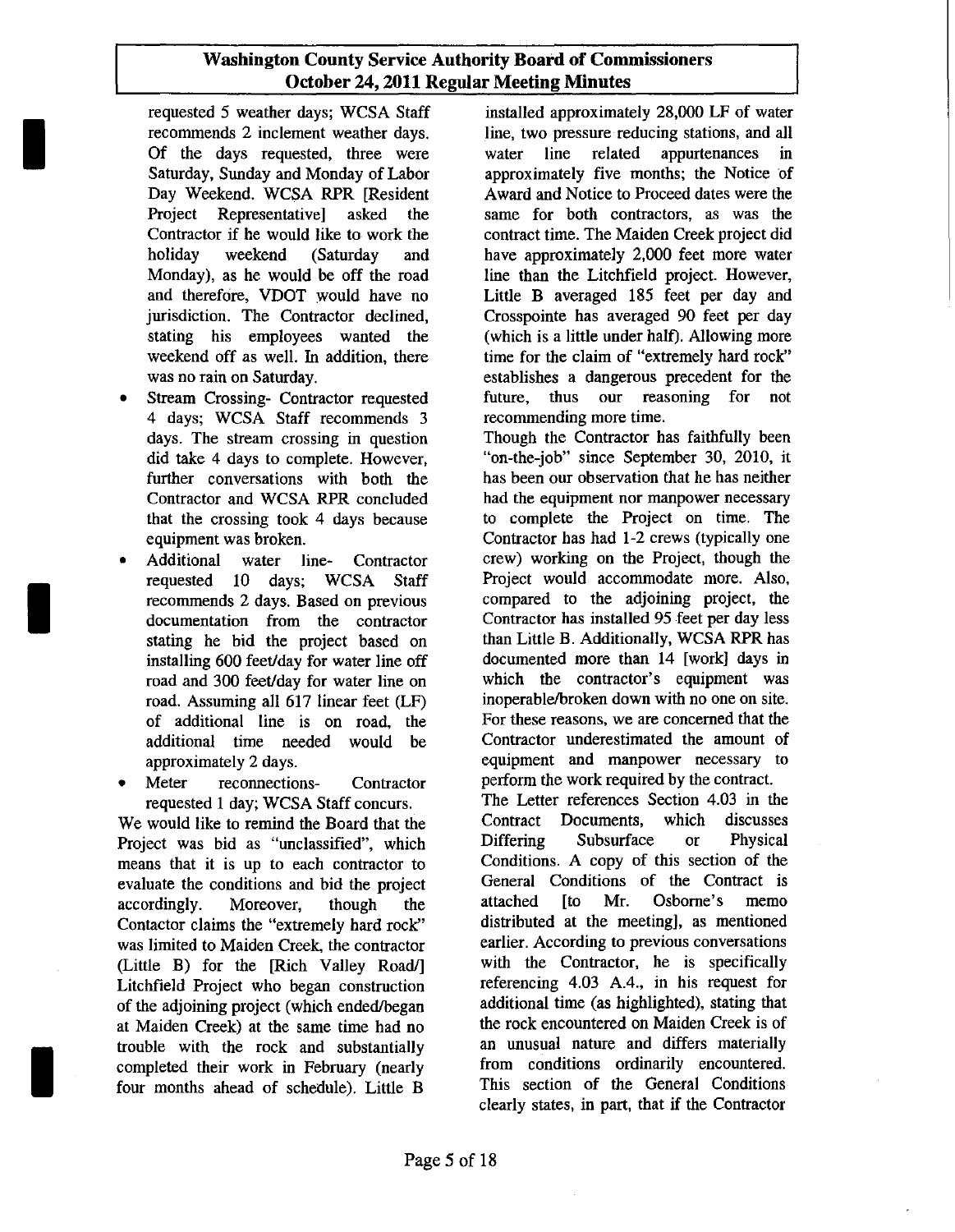believes that any subsurface or physical condition uncovered or revealed is of an unusual nature, and differs materially from conditions ordinarily encountered, then the Contractor shall promptly after becoming aware thereof and before further disturbing the subsurface or physical conditions, or performing any Work in connection therewith, notify the Owner and Engineer in writing about such condition(s). Contractor shall not further disturb any condition or perform any work in connection therewith (except as aforesaid) until receipt of written order to do so. Section 4.03 C.2.c. states in part that the Contractor shall not be entitled to any adjustment in the Contract Price or Contract Times if the Contractor failed to give the written notice, as required. Based on the fact the Contractor did not provide written documentation until construction was complete, the Contractor is not entitled to any additional time under this Section of Contract Documents.

We would also like to remind the Board that even if the Contractor had provided proper notification, there is still the issue of the project having been bid as "unclassified". Moreover, the Contractor has offered no evidence, other than his inability to excavate in a timely manner, to support his claim that the rock encountered was of an unusual nature and different material from conditions ordinarily encountered. In other words, the Contractor provided no scientific evidence to show that the rock he encountered was any different than that encountered by Little B on the adjoining project or any other water project in Washington County; his claim is without basis.

It should also be noted that WCSA Staff has worked diligently with the Contractor in an effort to better accommodate the construction of the project. These efforts have included, but not been limited to, the relocation of a PRY vault, resulting in additional hydraulic assessment of the system, the relocation/realignment of four road crossings, the relocation of 600' of water line to a less rocky condition, the

relocation of a stream crossing, and the relocation of several fire hydrants, all of which resulted in WCSA securing and recording additional and revised easements at our cost.

I

I

I

The original substantial completion date for the Project was June 19, 2011. With the addition of 70 days added following the August2011 Board Meeting, the substantial completion date is August 28, 2011. The Staff recommends the Board grant eight additional days be added to the contract time, for a substantial completion date of September 5, 2011; this addition would revise the final completion date to October 5,2011.

If the Board concurs with the Staff's recommendation, the Contractor will be 21 days over the Contract Time allotted to reach substantial completion. Based on the Contract Documents, the Contractor will be responsible for liquidated damages for delay in the amount of \$6,300 (21 days at \$300/day). If the Board concurs, WCSA Staff will present a recommendation for liquidated damages at a later time during this Board Meeting.

Mr. Osborne offered to answer any questions the Board may have.

Mr. Taylor inquired if the additional 600' of line was on Maiden Creek Road. Mr. Osborne affirmed this and Mrs. Helbert clarified the project's details.

Upon Mr. Stout's inquiry, Mr. Cornett clarified there is a motion on the table with respect to contract time (eight additional days).

Mr. Hutchinson made the motion to grant the contract eight additional days. Mr. Hutchinson's motion was seconded by Mr. Stephon and was approved by a Board vote of 6-0-0-1.

After much discussion regarding whether or not to pursue liquidated damages totaling \$6,300, Mr. Taylor made a revised motion to appoint two Board Members to discuss the situation at hand in detail with WCSA Staff in more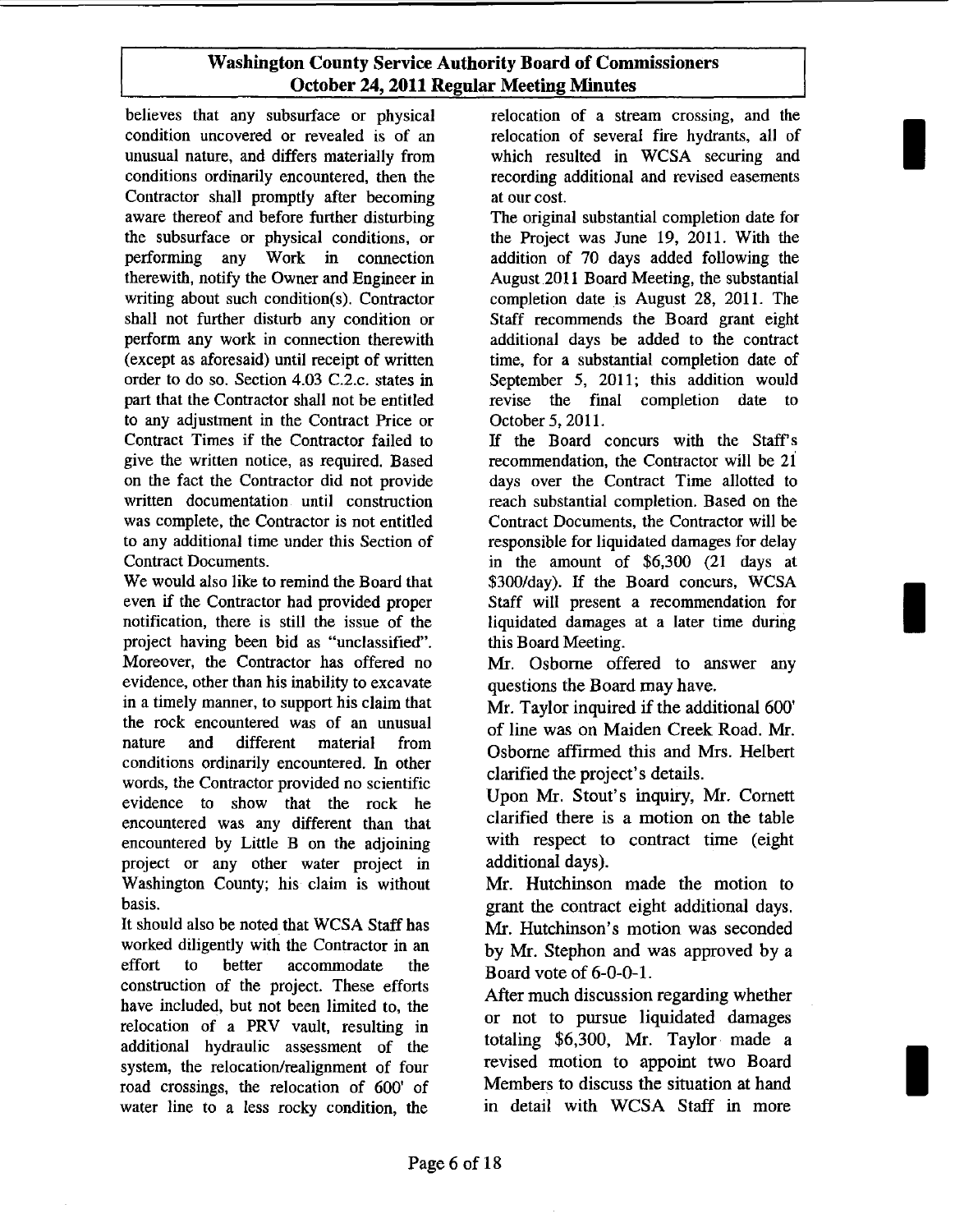detail. Mr. Taylor's motion was accomplished. Again, this repair was seen as seconded by Mr. Stephon and was temporary until WCSA could secure the seconded by Mr. Stephon, and was temporary until WCSA could secure the approved by a 6-0-0-1 Board vote necessary permit from VMRC [Virginia approved by a 6-0-0-1 Board vote. necessary permit from VMRC [Virginia<br>Mr. Stout appointed Mr. Miller and Mr. Marine Resources Commission] and solicit Mr. Stout appointed Mr. Miller and Mr. Marine Resources Commission and solicit<br>Stophen to represent the Beard in such a solid bids to construct a new 12" waterline across Stephon to represent the Board in such a bids to construct a new 12 waterline across<br>the river, tie in to the existing  $12$ " cast iron way. Upon inquiry by Mrs. Figueiras, the the river, the in to the existing 12" cast iron on each side of the river and remove the Board concurred that the appointed Board concurred that the appointed existing 12" water line that is currently<br>Board Members are to report back to the loving on the stream hed It is proposed that Board Members are to report back to the laying on the stream bed. It is proposed that<br>full Board to make the final decision.

I

I

I

• Mr. Osborne distributed a handout, inches below the stream bed via open cut accompanied by maps, and presented the and encased in concrete to prohibit any accompanied by maps, and presented the and encased in concrete to prohibit any<br>South Fork Bid Tahulation results He additional breaks due to fluidized materials. South Fork Bid Tabulation results. He

In February of this year, WCSA witnessed a presented to VMRC in July for the purpose<br>major line break on the 12" cast iron line in of obtaining a permit, which was granted in major line break on the  $12$ " cast iron line in of obtaining a p<br>the South Fork of the Holston Piver, pear mid-September. the South Fork of the Holston River, near mid-September.<br>the Damascus Sewer Treatment Plant The Subsequent to that, WCSA Distribution the Damascus Sewer Treatment Plant. The Subsequent to that, WCSA Distribution<br>main line break was caused by a tree trunk Staff advertised the project for bid on main line break was caused by a tree trunk Staff advertised the project for bid on<br>that severed the line in half I evels of the October 11, 2011 for the installation of 287 that severed the line in half. Levels of the  $\frac{11}{2011}$  for the installation of 287 stream at that time of year prohibited any LF of 12" Class 50 Ductile Iron pipe. Bids stream at that time of year prohibited any LF of 12" Class 50 Ductile Iron pipe. Bids<br>type of expedient repair and resulted in a were received on October 21, 2011 for the type of expedient repair and resulted in a were received on October 21, 2011 for the<br>two month discontinuance of the waterline project and the results have been provided two month discontinuance of the waterline project and the results have been provided<br>across the river Fortunately the area for [the Board] as illustrated on the Bid across the river. Fortunately, the area for [the Board] as illustrated on the Bid<br>hetween Taylor's Valley and the line break Tabulation Sheet. Four bids were received between Taylor's Valley and the line break, Tabulation Sheet. Four bids were received<br>including the Town of Damascus and for the proposed project and the results are including the Town of Damascus and for the pro $\Delta$ lyarado, were able to be serviced by as follows: Alvarado, were able to be serviced by as follows:<br>Reservation Spring in Taylor's Valley The **CONCERC** • Lowest Bid: Farmers Construction Reservation Spring in Taylor's Valley. The • Lowest Bid:<br>
unfortunate side was that residue water (\$98,146.12) unfortunate side was that residue water (\$98,146.12)<br>could not be transferred north to the Middle  $\bullet$  2<sup>nd</sup> Lowest could not be transferred north to the Middle  $\bullet$   $2^{nd}$  Lowest Bid: King General Fork Water Treatment Plant and on into Contractors (\$158,720.00) Fork Water Treatment Plant and on into WCSA's Distribution System. Given the  $\bullet$  3<sup>rd</sup> Lowest Bid: Boring Contractors, Inc. elevation difference between Taylor's (\$191,800.00)<br>Valley and the river where the line broke  $\bullet$  4<sup>th</sup> Lowest Valley and the river where the line broke,  $\bullet$  4<sup>th</sup> Lowest Bid: DLB, Inc. high pressures are witnessed and given that (\$556,966.00) the residue water could not make it into the WCSA has reviewed the bid documents and system, the water was discharged at a the bid amounts; no errors were found. If the pressure relief valve in Damascus, resulting Board has no questions or concerns, WCSA pressure relief valve in Damascus, resulting in lost water and unfortunately lost revenue. Staff would like to recommend that the Once the water levels of the river decreased, Board approve Staff to award the project to such that a temporary repair could be the low bidder, Farmers Construction, for accomplished, WCSA's Maintenance the amount of \$98,146.12. Once the project Department installed a 6" aquamine inside has been awarded, work is to commence as of the 12" cast iron line, utilizing the 12" soon as possible within 10 days in order to cast iron line as a casing pipe and the 6" complete the project prior to the wet aquamine to carry the water. They pumped weather season. The contractor will have 30 concrete flowable fill between the 12" and days to substantially complete the project. 6" lines to better anchor the line until a Mr. Osborne offered to answer any more permanent repair could be questions the Board may have.

the newly installed waterline be located 36 explained the following:<br>
In February of this year WCSA witnessed a series presented to VMRC in July for the purpose

- 
- 
- 
-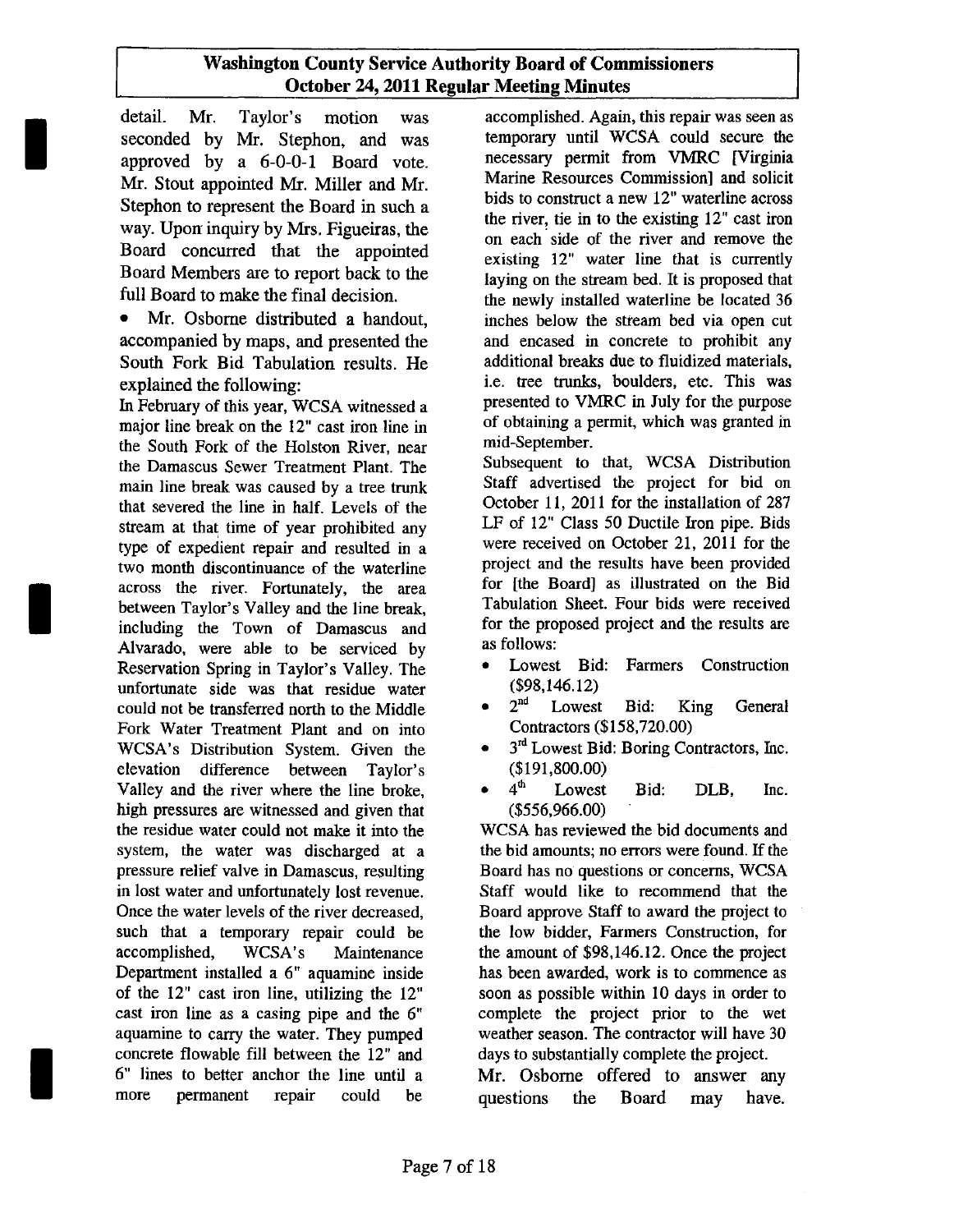Discussion erupted amongst the Board from all departments during September: and Mr. Osborne. Water Production

Mr. Taylor inquired if this is an in-house • Produced little over 201 million gallons<br>project Mr. Cornett clarified that it of drinking water. project. Mr. Cornett clarified that it of drinking water.<br>would be if WCSA felt it could handle • Continues to coordinate and support the would be if WCSA felt it could handle<br>the work. However, the project seems to expansion of our Middle Fork Drinking the work. However, the project seems to expansion of our Middle Fork Drinking<br>has a little more intense, aspecially if we water Plant, as well as the Appalachian be a little more intense, especially if we were to encounter rock, hence why<br>WCSA sought some outside assistance.<br>WCSA sought some outside assistance. WCSA sought some outside assistance.<br>Otherwise, the project is in-house, such decided to energize the new Arrowhead Otherwise, the project is in-house, such decided to energize the new Arrowhead<br>as the permitting, funding, etc. Mr. Substation leaving about 2.500 people as the permitting, funding, etc. Mr.<br>Cornett believes the water we lost in the substation, leaving about 2,500 people cornett believes the water Damascus blowoff during the time this Plant. Due to the efforts of Judy river crossing was out of service cost Construction, their electrical WCSA about \$140,000. The cost of the subcontractor and WCSA Staff, WCSA first hreak was more than the repair cost was able to borrow equipment and get first break was more than the repair cost.<br>Mr. Taylor, poticed, the significant the plant back online thanks to the tank Mr. Taylor noticed the significant the plant back online thanks to the tank<br>difference in miss between the first and the behind WCSA's Administrative Office. difference in price between the first and second low bidders. He inquired if the  $\frac{\text{Distribution}}{\text{{{\color{red}S}\space}}$ second low bidders. He inquired if the • Coordinated the outside purchase of first low bid was a "good, realistic little more than 24 million gallons of number". Mr. Osborne noted that the drinking water. engineer's estimate on the project was • In total, 7.282 million gallons per day \$75,000. He explained WCSA has done (MGD) of drinking water was work on three other projects with distributed to customers. Farmer's Construction and in Mr. • Continues to coordinate and support Osborne's experience, all of which have WCSA's ongoing capital projects. turned out very well, were in solid rock Meter Department and left WCSA with no concerns. Mr. • 182 customers were telephoned Cornett added that Farmer's following unusually high usage.<br>Construction is from Damascus and they • 154 meters were lifted for non-payment. Construction is from Damascus and they • 154 meters were littled the Chestnut Mountain just finished the Chestnut Mountain<br>
Pood Project: our experience thus for hea. <br>
• Little more than \$12,000 was abated for Road Project; our experience thus far has • Little more than \$12,000 was abated for<br>water leaks on approximately 75 been good.<br>
Mr. Taylor made the motion to approve<br>
M. the \$4,400.

the low bidder, Farmer's Construction,<br>for \$98,146.12. Mr. Taylor's motion was<br> $\frac{3.7 \text{ water}}{2.7 \text{ water}}$  than three years old. seconded by Mr. Hutchinson and was applied for. approved by a Board vote of  $6-0-0-1$ .  $\bullet$  Managed 191 reconnections/transfer of

# 8. General Manager's Report & Update

Mr. Cornett referenced his General Manager's report at the Board's stations. He reported on the following noteworthy WCSA performance & accomplishments

I

I

I

Power Company Arrowhead Substation. without power, including the Water

- 
- 
- 

- 
- 

- 
- More than \$4,400 was written off as bad
- 7 water taps and 1 was tewater tap were
- service requests in the last month.
- Late charges were added to over 3,600 accounts.
- 1,137 disconnect notices were processed, resulting in 154 disconnects for non-payment.

#### **Maintenance**

Repaired 38 leaks and 12 breaks.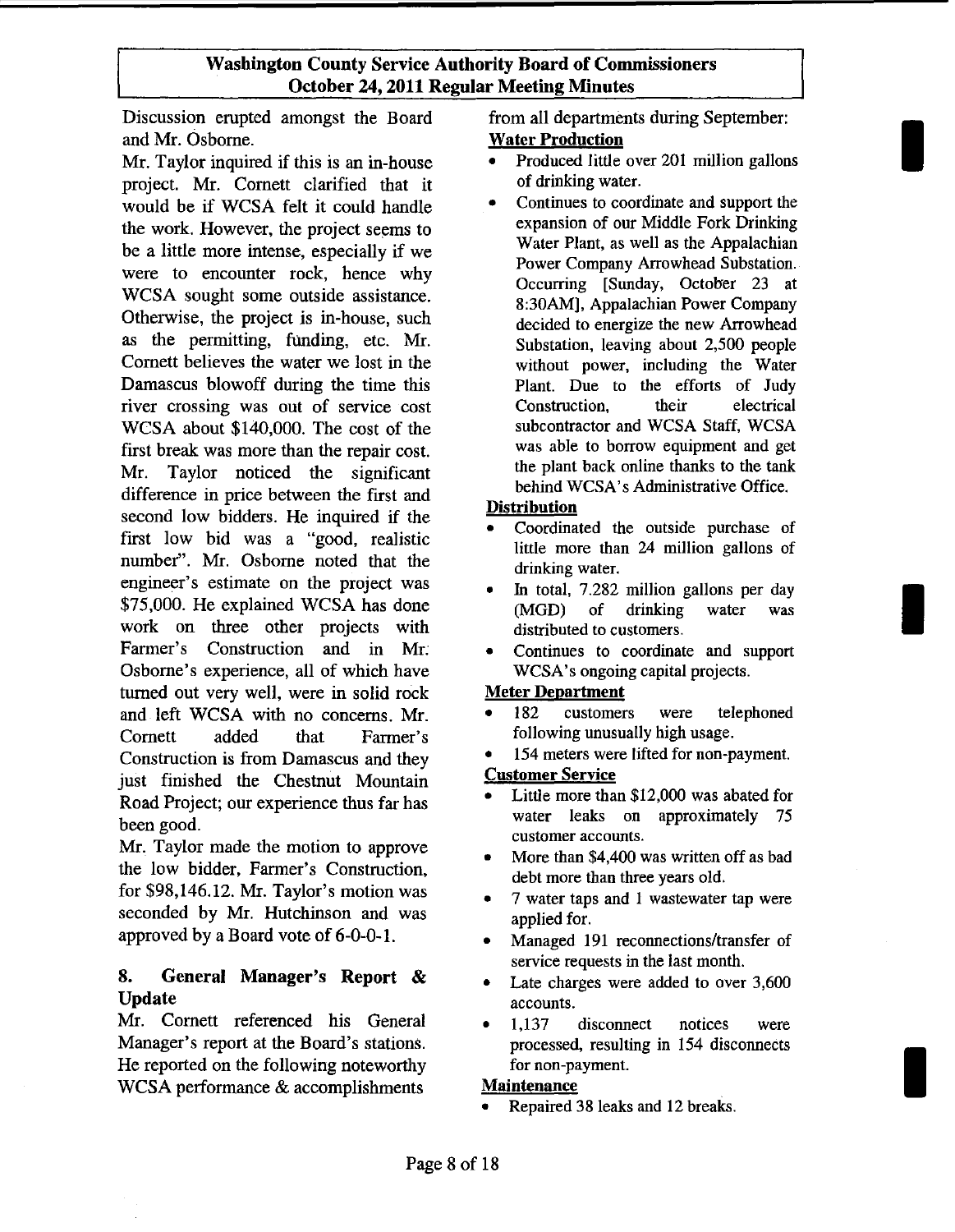- 
- 
- 

I

I

- *pending* or *paid for* [in our water offered to answer any questions for the current fiscal vearl. Board may have at this time. systems for the current fiscal year].
- has successfully attained his Class 1 WCSA Staff, especially Mrs. Harold. Water Operators License. Joe began his work at the DWP in 2007 as a Trainee and now a short *4Yz* years later, he has his Class 1License.
- Mr. Cornett met with numerous Exit 13 residents concerning easements for our Exit 13 Sewer Project.
- Attended an Abingdon Town Council Meeting on October 12 to answer questions related to the Regional Water Supply Plan.

#### 9. 2010·2011 Fiscal Year Audit Report

Deanna Cox of Robinson, Fanner, Cox Associates, provided a brief report of the WCSA's Audit Report. She noted that from the Independent Auditors' Report, WCSA received an unqualified opinion (which is the best possible opinion); there were no significant reporting deficiencies to be brought to WCSA's attention. Ms. Cox summarized that if the audit was a report card, WCSA would have received an "A" this year. She highlighted a summary of the Audit Report, specifically on pages 3-5, and noted WCSA had an increase in assets of about \$2.2 million this year. Overall, the audit was very good and WCSA seems to have a pretty healthy balance. WCSA did not qualify as a low risk auditee, only because WCSA is only into the

• Constructed 10 water taps.<br>• Responded to 47 after hour call-outs. vear, WCSA will be a low risk auditee, • Responded to 47 after hour call-outs. year, WCSA will be a low risk auditee,<br>• Assisted Galvanized Line contractors as it will have been through its third as it will have been through its third with mainline taps and ongoing year. There is no negative connotation<br>prospecting. on WCSA at this noint as the Authority prospecting.<br> **Wastewater**<br> **Wastewater**<br> **Wastewater**<br> **Wastewater**<br> **Wastewater**<br> **Philosopherical conducts**<br> **Philosopherical conducts**<br> **Philosopherical conducts**<br> **Philosopherical conducts**<br> **Philosopherical conducts** is new to the process. Robinson, Farmer,<br>of  $\sum_{n=1}^{\infty}$  and the process monography Treated 9.92 million gallons of Cox had no minor management wastewater in the last month. wastewater in the last month.<br> **Administrative Items comments** to report and Ms. Cox Administrative Items<br>
Administrative Items affirmed "WCSA Staff continues to do a<br>
propertion fees that are spood job preparing for the audit." She nonresidential connection fees that are good job preparing for the audit." She<br>need to answer any questions the

• Congratulations to Joe Baldwin, who Mr. Stephon commended the work of

## 10. Employee Years of Service Awards

As WCSA strives to recognize Years of Service Awards annually and as "WCSA Employees are our best asset", Mr. Cornett encouraged the Board to consider the following awards:

#### 2010

- Lisa Browning, Customer Service Representative: 5 Years 2011
- Jack Garrett, Maintenance Manager: 20 Years
- James Lunsford, Crew Chief: 20 Years
- Beverly Hall, Customer Service Representative: 15 Years
- Joe Baldwin, Jr., [Class 1 Operator WTP): 10 Years

Mr. Stephon made the motion to recognize the abovementioned employees. Upon Mr. Stephon's inquiry, Mr. Cornett affirmed he had certificates for signature and pins ready for these individuals, should the awards be approved. Mr. Stephon's motion was seconded by Mr. Miller and was approved by a Board vote of 6-0-0-1.

# 11. Line Extension Project Funding and Procurement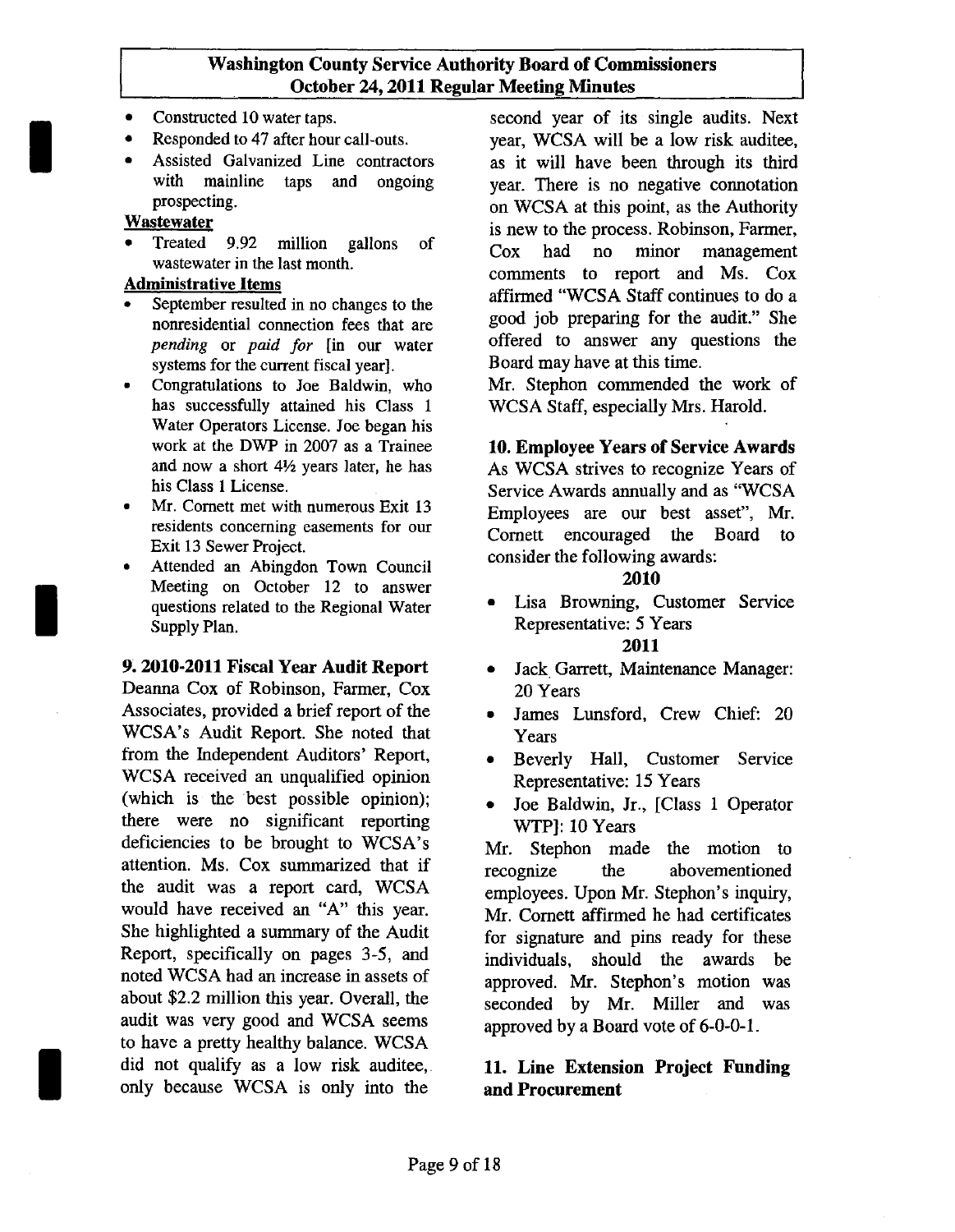Mr. Cornett distributed a handout for the Board's review, which differed slightly from the Board Update. He explained the handout's contents.

WCSA has received notice from the Virginia Department of Health (VDH) that they desire to fund three of the four applied for projects with grant funds. Mr. Cornett asked the Board to consider accepting an offer of grant funding from VDH for Red Fox Lane, North Fork River Road (at Tumbling Creek) and Hillandale Road Water System Extension Projects. Childress Hollow Road did not meet the funding application requirements and was discontinued from consideration.

Mr. Miller made the motion to accept grant funds from VDH for Red Fox Lane, North Fork River Road at Tumbling Creek and Hillandale Road Water System Projects. Mr. Miller's motion was seconded by Mr. Stephon and was approved by a Board vote of 6-0-0-1.

Mr. Cornett mentioned that the three projects approved for funding last year (Rich Valley Road/Whites Mill Road Project, Nordyke Road Project and Tumbling Creek Road Water System Projects), along with the three aforementioned projects approved tonight, have timelines for advertising the projects for construction bids. With Mr. Canody's retirement earlier this spring and the fact that WCSA has not replaced him yet, this gives Mr. Cornett and WCSA Staff a level of concern for meeting time expectations from the funding agency. They feel the time is perfect to advertise for design and construction phase services for each of these six projects. In addition, there are a few other projects Mr. Cornet would like to ask the Board to also consider

allowing WCSA to procure engineering services for, which are: the Mid Mountain Zone Project (assisted by The Lane Group), Larwood Acres/Exit 1 Wastewater Feasibility StudylProject (should it result from the study), the Oak Park Wastewater Expansion Project (resulting out of the Western Washington County Sewer Study) and General Engineering Services Master Contracts(s), which would allow one or more contracts/firms to qualify to support WCSA with various, smaller professional service needs that may arise. He believes we have a variety of needs and Staff has worked with Legal Counsel to create a list of projects needed for advertisement. In regards to the Board's policy, he asked the Board to consider authorizing WCSA Staff to advertise the following list of projects:

I

I

I

- 1. Rich Valley Road/Whites Mill Road Water System Extension Project
- 2. Nordyke Road Water System Extension Project
- 3. Tumbling Creek Road Water System Extension Project
- 4. North Fork River Road at Tumbling Creek
- 5. Hillandale Road Water System Extension Project
- 6. Red Fox Lane Water System Extension Project
- 7. Mid-Mountain Zone Project
- 8. Larwood Acres/Exit 1 Wastewater Feasibility Study/Project
- 9. Oak Park Wastewater Expansion Project
- 10. General Engineering Services Master Contract(s)

Mr. Stout inquired if WCSA still needs outside services for the three projects WCSA has already received grant funding for; Mr. Cornett affirmed this. He noted the first three projects on the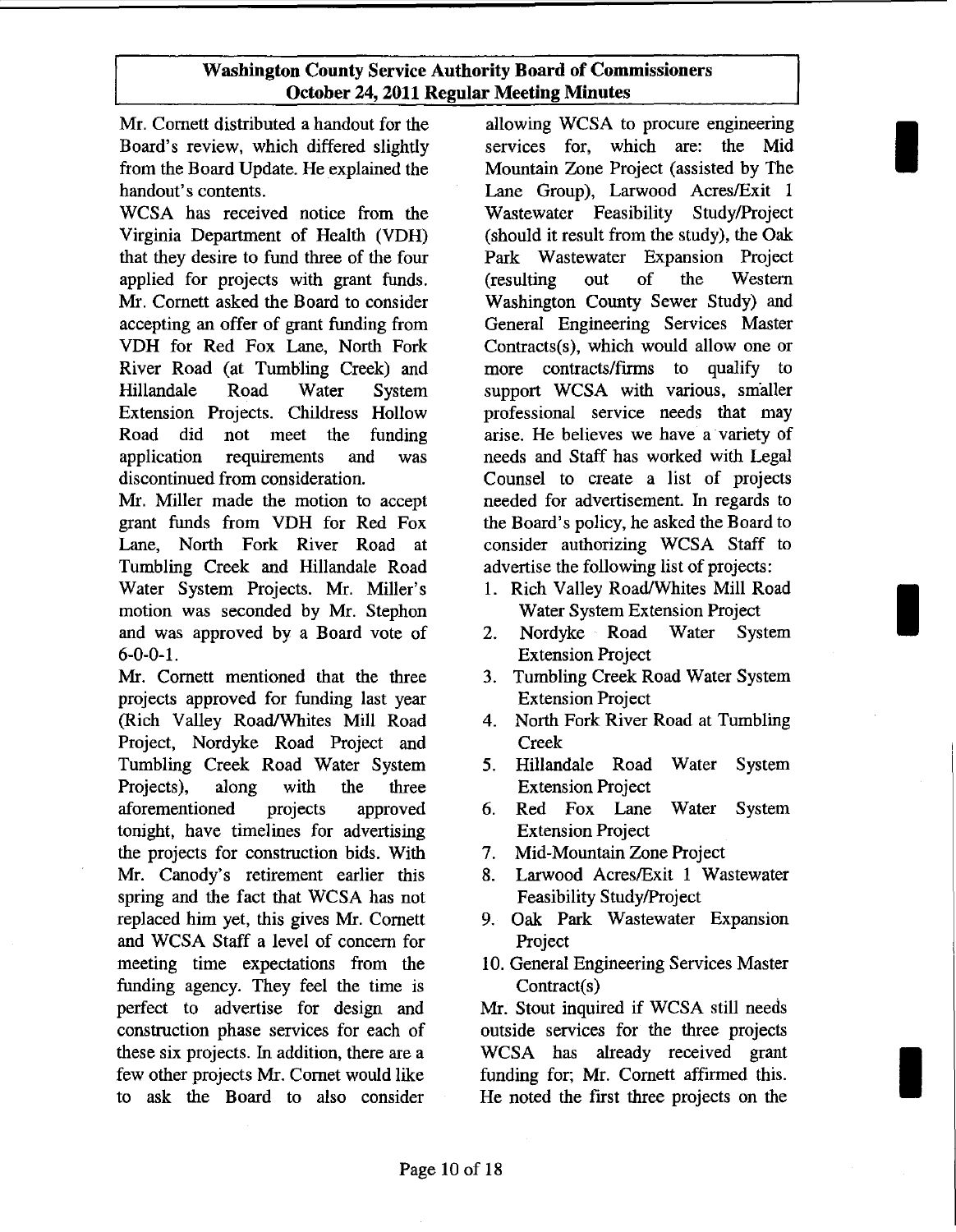list received funding about this time last year and Staff has made some progress. WCSA Staff has a meeting scheduled with VDH in about two weeks and they will need to receive an updated schedule. Mr. Cornett assured VDH will want to see a schedule that can expedite quicker. Mr. Taylor made the motion to authorize WCSA Staff to advertise the list of 10 Projects for engineering services. Mr. Taylor's motion was seconded by Mr. Hutchinson and was approved by a Board vote of 6-0-0-1.

I

I

I

Mr. Cornett asked the Board to consider whether or not the Board wishes to have Board representation on the Procurement Committee for these 10 projects. He also asked the Board to consider, whether the procurement committee has Board representation or not, granting the procurement committee the authority to shortlist, interview and negotiate with the firm $(s)$  selected by the procurement committee for the above-listed projects, according to the Virginia Public Procurement Act, subject to Board approval of the final contract. If the authority is granted, the Procurement Committee will provide a report to the Board regarding shortlisting, interviews and negotiations. Mr. Cornett explained that according to the Board's current policy, ordinarily when we shortlist, the Committee comes back to the Board with who has been shortlisted and after interviews, WCSA Staff comes back to the Board before contract negotiations begin. If the Board so desires, the process could be more streamlined. The two questions at hand are, 1) Would the Board like to appoint as many as two Board representatives on the procurement committee, or 2) Consider streamlining the process a little more from what has been done in the past?

Mrs. Figueiras explained that it was Legal Counsel's recommendation to have Mr. Cornett introduce these items as options for the Board to consider. Legal Counsel thinks "there are some greater hoops that need to be jumped through with the Procurement Act and did not want to tie up the Board members". This would put these projects more in line with how some of the other projects are handled.

Mr. Stout inquired if there have been Board members on this Committee before. Mr. Cornett affirmed that since 2006, probably every professional services procurement WCSA has had involved Board representation on the Committee.

Mr. Miller shared that his personal opinion from being on the Committee was "WCSA Staff and engineering handled things and [the Board] was just there." Upon Mr. Stout's inquiry, Mr. Miller affirmed he feels WCSA Staff can handle this [procurement] without the Board.

Mrs. Figueiras reiterated that the Committee would come back to the Board for final decision. Mr. Cornett explained the Committee would report to the Board its steps along the way and would bring the contract back.

Mr. Stephon made a motion, indicating that the Board does not wish to have representation on the Procurement Committee and to give [the Procurement Committee] authority. Mr. Stephon's motion was seconded by Mr. Coleman and was approved by a Board vote of 6-0-0-1. (Note: this was later clarified to have included streamlining the process as well).

# 12. Closed Meeting: Acquisition and Disposition of Property, Investment of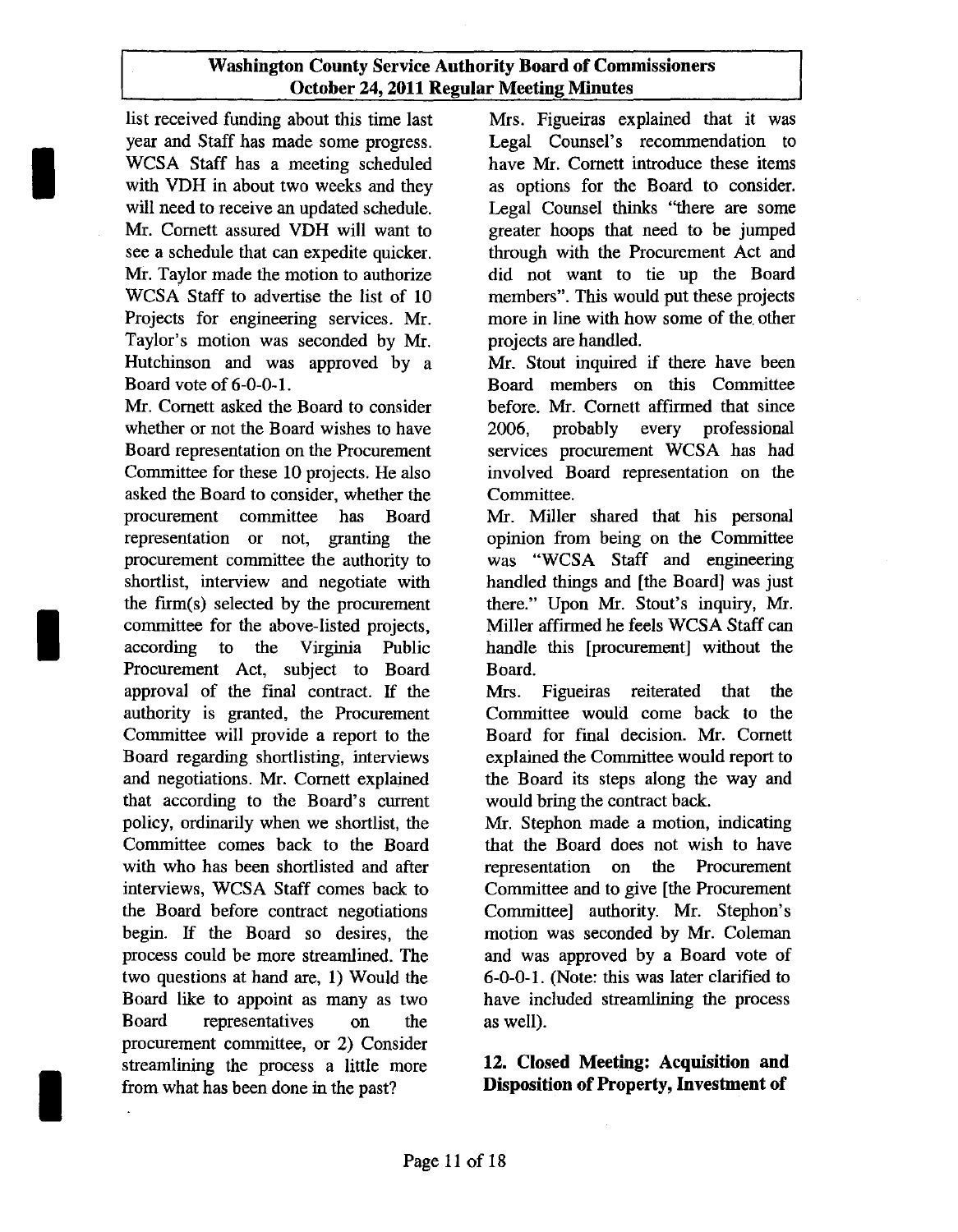Mr. Stephon moved that the Board of each member's knowledge, (1) only adjourn to Closed Meeting in accordance public business matters lawfully with the Virginia Freedom of exempted from open meeting Information Act, Code of Virginia § 2.2- requirements by Virginia law were 3711 Paragraph (A) (3): Acquisition and discussed in the Closed Meeting to Disposition of Property, 2. To Discuss which this certification resolution and Consider the Acquisition of Real applies, and (2) only such public Property, Code of Virginia § 2.2-3711 business matters, as were identified in Paragraph (A) (6): Investment of Public the motion convening the Closed Funds, 3. To Discuss Various Inter- Meeting were heard, discussed or municipal and Other Agreements, Code considered by the Authority. of Virginia § 2.2-3711 Paragraph (A)<br>
(7): Legal Advice, 4. To Discuss AYE: Mr. Miller, Mr. Hutchinson, Mr. Potential Litigation, 5. Various Inter-municipal and Other Mr. Stout. Agreements, 6. To Discuss Potential Contract Litigation.

In addition to the Board, the presence of Mrs. Dawn Figueiras, WCSA Counsel, and Mr. Robbie Cornett, WCSA General Manager, are requested.

Mr. Stephon's motion was seconded by Mr. Hutchinson and was approved by a 6-0-0-1 vote of the Board. The Board adjourned to Closed meeting at 8:21 PM.

# Return to Public Session

Upon a motion by Mr. Taylor, a second by Mr. Coleman, and a 6-0-0-1 vote of the Commissioners, the Board returned to Public Session at 10:15 PM.

Mr. Stephon read the following: Certification of Closed Meeting Whereas, the Washington County Service Authority has convened a Closed Meeting on this date pursuant to an affirmative recorded vote and in accordance with the provisions of the Virginia Freedom of Information Act; And whereas, § 2.2-3712 Paragraph D of the Code of Virginia requires a certification by this Authority that such Closed Meeting was conducted in conformity with Virginia law;

Now, therefore, be it resolved that the

Public Funds & Legal Advice Authority hereby certifies that to the best

I

I

I

To Discuss Stephon, Mr. Coleman, Mr. Taylor and

## 13. Late Items

Mr. Cornett distributed a Late Item Agenda with many late items for the Board to consider, as follows:

## *Late Item* #1: *Consideration of the Bristol Area Water Restructuring Bids*

Matthew Lane distributed and presented the Bid Tabulation to the Board. He noted that bids were opened at 2 PM today. The project [bids] were broken into three parts: Part 1- Terrace [Drive] portion, Part 2- remainder of the project, and Part 3- combination of Part 1 and Part 2. Crosspointe Contracting, Inc. was the low bidder on Part 3 (\$569,735) and Bid Alternate #1 (\$39,180), The next lowest bidder was McFall Excavating at \$644,100 [for Part 3]. Mr. Lane explained they felt these were very good bids. The engineer's estimate was \$750,000, so the low bids are well within budget. After reviewing the bids, The Lane Group's recommendation is that the project be awarded to Crosspointe Contracting, Inc. for Part 3 (\$569,735).

Mr. Cornett thinks the Board may want to take the following into consideration in their motion, if they are so inclined: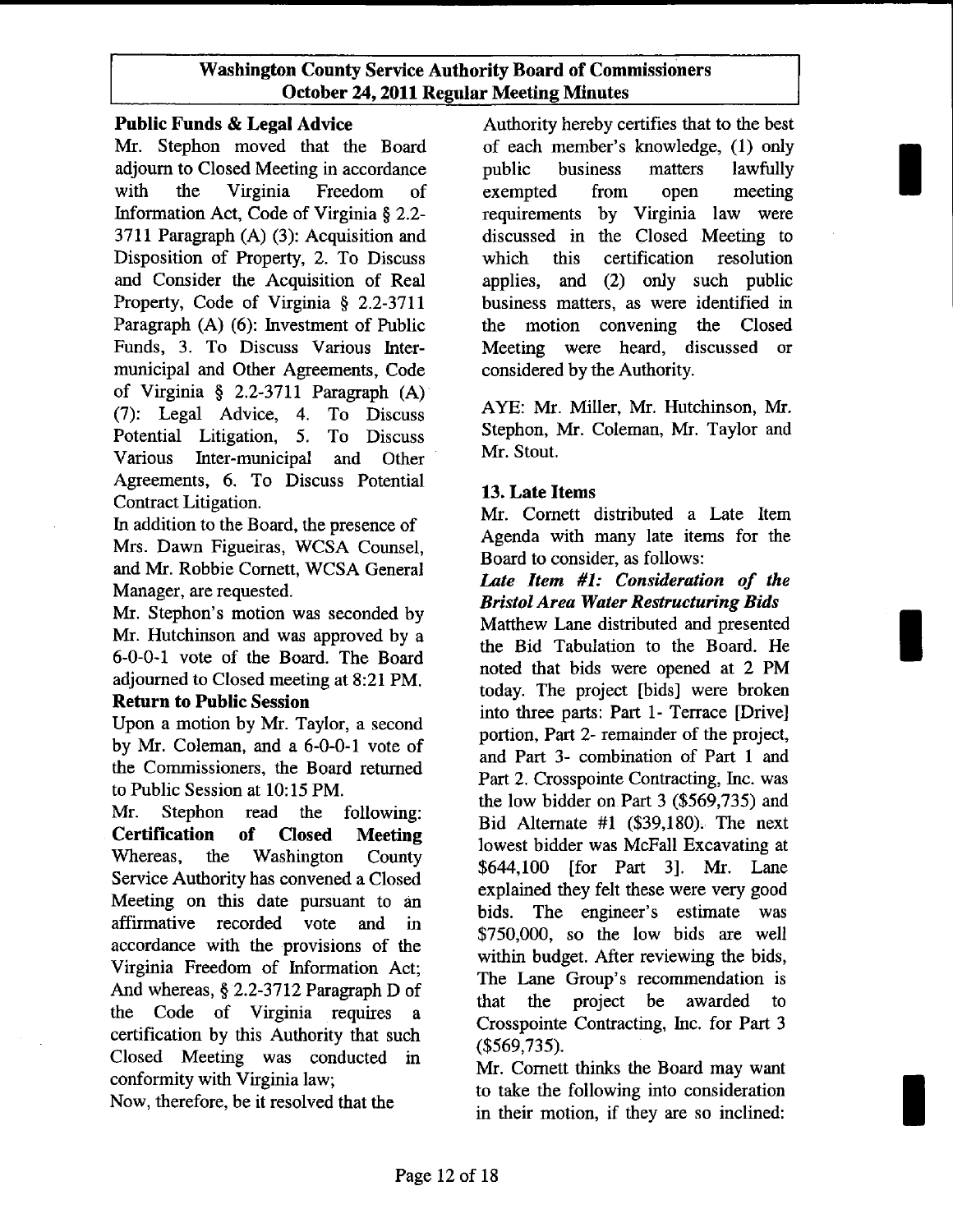To recommend award of the low bid to the apparent lower bidder, Crosspointe Contracting of Abingdon, Virginia (the Contractor), [Mr. Cornett advises] to put the Contractor on notice that it was in danger of being declared "nonresponsible" for the [Rich Valley Road/Maiden Creek Road Project] (the Project). In so doing, it would be safe to site that:

I

I

I

- The Contractor did not complete that Project on time;
- The Contractor made unsubstantiated claims about unusually hard rock;
- The Contractor did not follow procedures outline in the Contract for encountering unusually hard rock or requesting additional time;
- The Contractor consumed an inordinate amount of Staff time, proposing changes to the Project design;
- The Contractor proceeded without WCSA or VDOT approval for an "open cut" road crossing and after consulting with WCSA Staff about relocating the "bored" road crossing;
- The Contractor unnecessarily skipped around in the installation of the pipe, which resulted in the addition of solid sleeves, which then resulted in additional joints in the waterline that are susceptible to leakage; and
- The Contractor, WCSA believes, underestimated the resources necessary to complete the Project, both in properly functioning equipment and manpower.

For those reasons, should the Board so consider the bid, they may wish to advise the Contractor that we are not making a determination of nonresponsibility based on the performance of the Rich ValleylMaiden Creek Road Project, but that we will closely monitor the work and performance on this project and if the Contractor's work and performance is unsatisfactory, then the WCSA Staff, The Lane Group as the engineer, and the Board will take all appropriate action, including possibly declaring the Contractor to be nonresponsible for future contracting

operations with WCSA.

Mr. Cornett expressed that Matthew [Lane] may want to be extra mindful with a pre-construction conference to closely adhere to asking for a schedule of the proposed work and very closely monitor that schedule with each month's progress meeting. If the Contractor should get off track, whether the reason be legitimate or not, WCSA will need to take whatever other action is appropriate to insure the work gets done. Mr. Lane affirmed this and agreed with the proposed action. Mr. Cornett believes that is as fair and as favorable of a recommendation we could come up with at the present time, if the Board would be so inclined to consider awarding the [Bristol Area Water Restructuring] Project.

Mr. Stephon made the motion to award the project to Crosspointe Contracting, as outlined by Mr. Cornett, [for Part 3]. Mr. Stephon's motion was seconded by Mr. Miller, and was approved by a Board vote of 6-0-0-1.

Mr. Lane clarified and explained that the previous motion had needed to be for Part 3 (the combined bid) and Bid Alternate #1 (for 6" transite line at the intersection of Campground Road and Island Road that VDOT did not replace when they made the improvements along Campground Road). Mr. Cornett affirmed we could take action on that award tonight as well, as there are favorable prices and we have the opportunity to get transite line out of the ground; "transite line is number two behind galvanized line."

Mr. Taylor inquired, with the concern of time, if a change order could be presented down the road regarding timeliness. Mr. Lane does not believe they could get [Mitchell Crabtree] to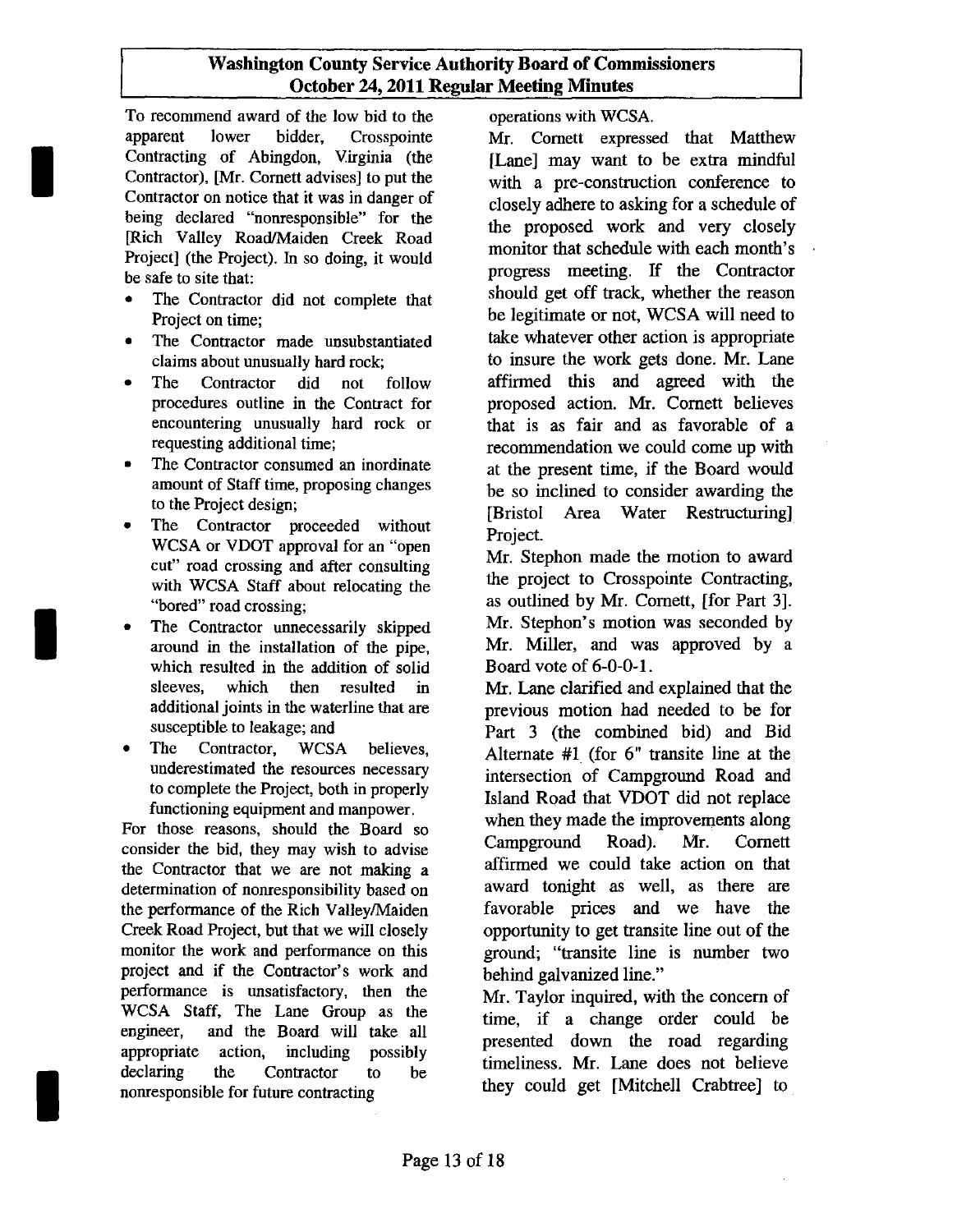hold his price if WCSA does not accept it now, but they could ask him. Discussion erupted between Mr. Lane, Mr. Miller and Mr. Cornett.

With the contract language regarding "withdrawing a bid within 48 hours" in mind, Mr. Taylor wondered if [Mr. Lane could meet with Mitchell Crabtree] regarding their concerns; Mr. Lane affirmed this. Mr. Bobby Lane noted that the bid cannot be withdrawn without a mathematical error. However, Mrs. Figueiras explained that if the bid is awarded to him tonight, Mr. Crabtree could ask for it to be terminated for convenience right away and we could agree to that; Mr. Matthew Lane affirmed he would schedule that meeting. Mr. Cornett added that we could have an open and frank discussion with him post haste and if he has any reservation about his ability to complete this very time sensitive project on time, we are willing to terminate for convenience, "no harm, no foul", and award the project to the next low bidder. Mr. Cornett wants to make sure [Mr. Crabtree] realizes the time sensitivity; he may not be aware, and Mr. Cornett wants to make sure he knows that before he proceeds. He inquired if Crosspointe indicated use of PVC Pipe or Ductile Iron? Mr. Lane noted that he did not circle either one, so we get to choose if we want; "selecting ductile iron may push him over". Mr. Cornett affirmed he did not think [Mr. Crabtree] was at the pre-bid, but that was reviewed there. Mr. Lane explained that they allow the Contractor to choose to install PVC or Ductile Iron; "depending on the material availability, sometimes Ductile Iron is cheaper than PVC." They ask bidders to circle which material they want to install. Since he did not circle one or the

other, Mr. Lane clarified that we get to choose. Mr. Osborne noted that is usually done when there are not extraneous circumstances.

I

I

I

Mr. Hutchinson made the motion to award the low bid for Bid Alternate #1 to Crosspointe Contracting. Mr. Hutchinson's motion was seconded by Mr. Coleman and was approved by a 6-0-0-1 Board vote.

Mr. Lane clarified that if they speak with [Mitchell Crabtree] tomorrow and he decides to pull out, they can begin negotiations with McFall [Excavating]; they were the second low bidder in Bid Alternate #1 as well.

Mr. Lane thanked the Board, and Mr. Cornett thanked [Matthew and Bobby Lane] for waiting until after Closed Meeting.

# *Late Item* #2: *Dispute Committee Selection for Don Phipps and Richard Smith*

Mr. Cornett distributed packets to the Board and provided background information regarding two dispute hearing requests: one from Don Phipps and one from Richard Smith; the latter spoke during Public Query and Comment last month. The packets also include letters from Jenny Manuel, WCSA Customer Service Manager, and in regards to Dr. Smith's dispute, a letter from Mr. Chase, supporting the Staff's findings on his requested abatement. Each of these customers have asked for a dispute hearing before the Board. Mr. Cornett wanted to ask the Board's pleasure in accommodating these requests. He explained it is possible that the Don Phipps request may have resolved itself today. Mr. Phipps came in and paid his unpaid balance, as he decided the Board would most likely agree with the Staff's findings with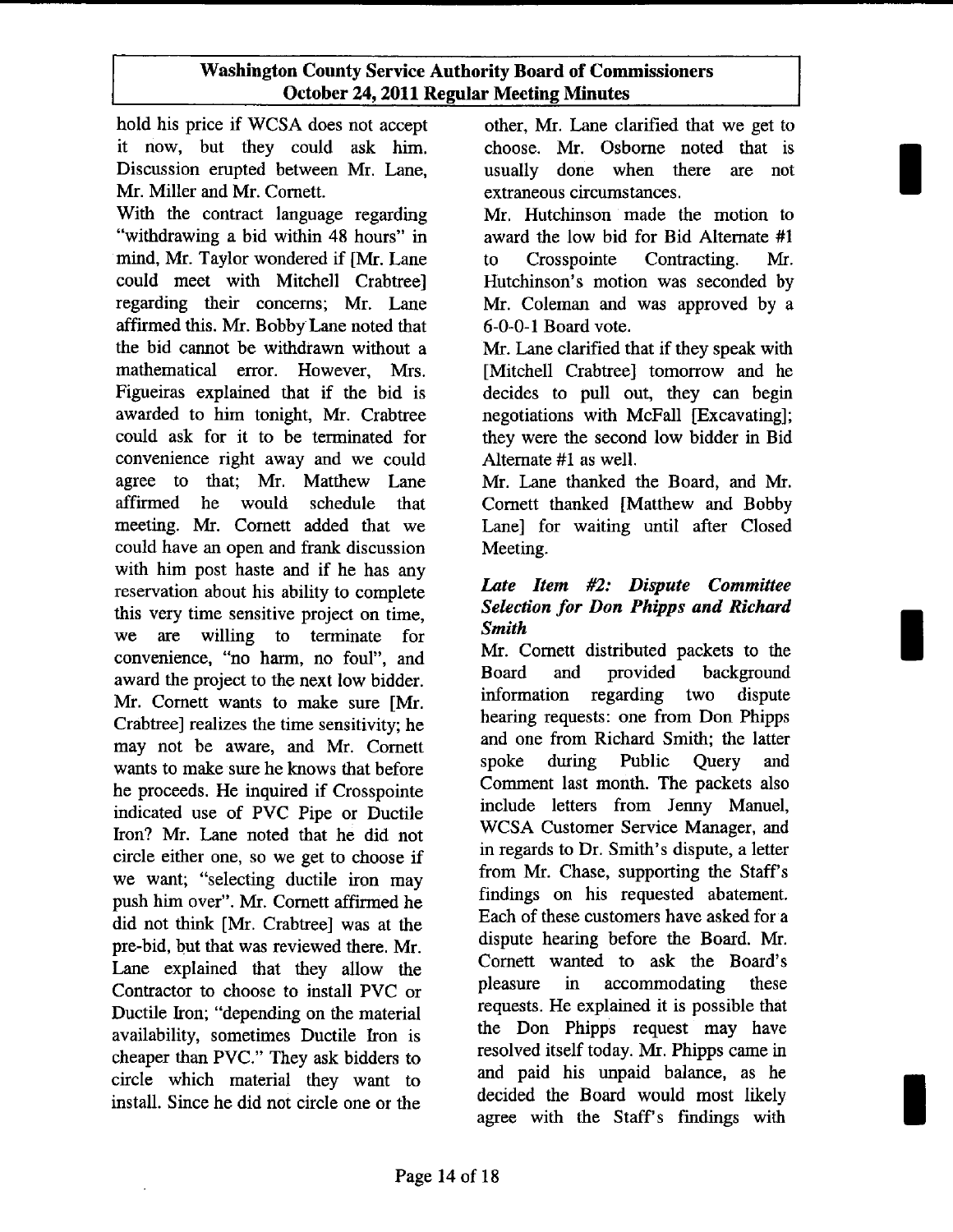regards' to his situation. It was unclear in Mr. Stout inquired if the same regards to that statement whether or not employees drive the same vehicle each Mr. Phipps still wanted to have a dispute day. Mr. Cornett explained that the hearing; WCSA is trying to reach him vehicles which would be taxable have and has been unsuccessful thus far. Dr. the same person driving them every day. Smith, however, has not made such Mrs. Harold clarified that the vehicles statements. that would be taxable are position

I

I

I

Mrs. Paukovitz noted she has Mr. specific. The on-call trucks have been Chase's letter to Dr. Smith available, if significantly modified and would be the Board is interested in its contents. considered tax-exempt.

As Mrs. Figueiras clarified it is up to the Mr. Cornett affirmed WCSA seems to Vice Chairman to appoint two Board have no choice but to start monitoring if members to represent the Board on the employees with company vehicles Dispute Committee and after some continue to drive from home to work. As Board discussion, Mr. Stout appointed this concerns employee benefits, the Mr. Hutchinson and Mr. Stephon. Board has historically reserved the right

# *Late Item* #3: *Auditors Report and Findings Regarding Taxable Fringe Benefits*

Mrs. Harold explained that at the August Board Meeting, we discussed taxable fringes and the fact that WCSA may be non-compliant with uniforms and employer-provided vehicles. The taxable fringe benefit issue with WCSA Uniforms is in the process of being resolved. A logo patch has been applied to the back hip of the uniform pants by the uniform company, and a patch will be applied to the coveralls as well. However, Mrs. Harold presented an Auditor's Statement regarding the use of employer-provided vehicles to eligible employees, as found at the Board's stations. The tax code is very clear that pick-up trucks are not exempt from taxation for personal use unless they are significantly modified. Most of WCSA's pick-up trucks have not been significantly modified, other than the oneall trucks. She affirmed that WCSA Staff needs the Board's guidance on what to do about taxing employees on their benefit of commuting from home to work.

to make this decision. In Mr. Cornett's humble opinion, he feels this is an example of an IRS Code that should not be one size fits all. The reason behind these employees taking the vehicles home is that they are subject to recall [into work] for a number of reasons seven days a week, year round. However, this is a tax code that we cannot avoid. Mr. Cornett noted that some folks will probably discontinue driving their vehicle to and from work. For some, it would end up costing more to drive the company vehicle back and forth from home to work than the benefit received.

Mr. Stephon inquired of the calculations on fair market value; Mrs. Harold referenced an example regarding purchase price from the Board Update. Discussion erupted amongst Mr. Stephon and Mrs. Harold.

Mr. Taylor inquired if it is an option for the employee to leave their assigned company vehicle on the lot and to drive their personal vehicle to and from work. Mrs. Harold affirmed this option and noted this will affect 14 employees.

Mr. Stout inquired if WCSA purchases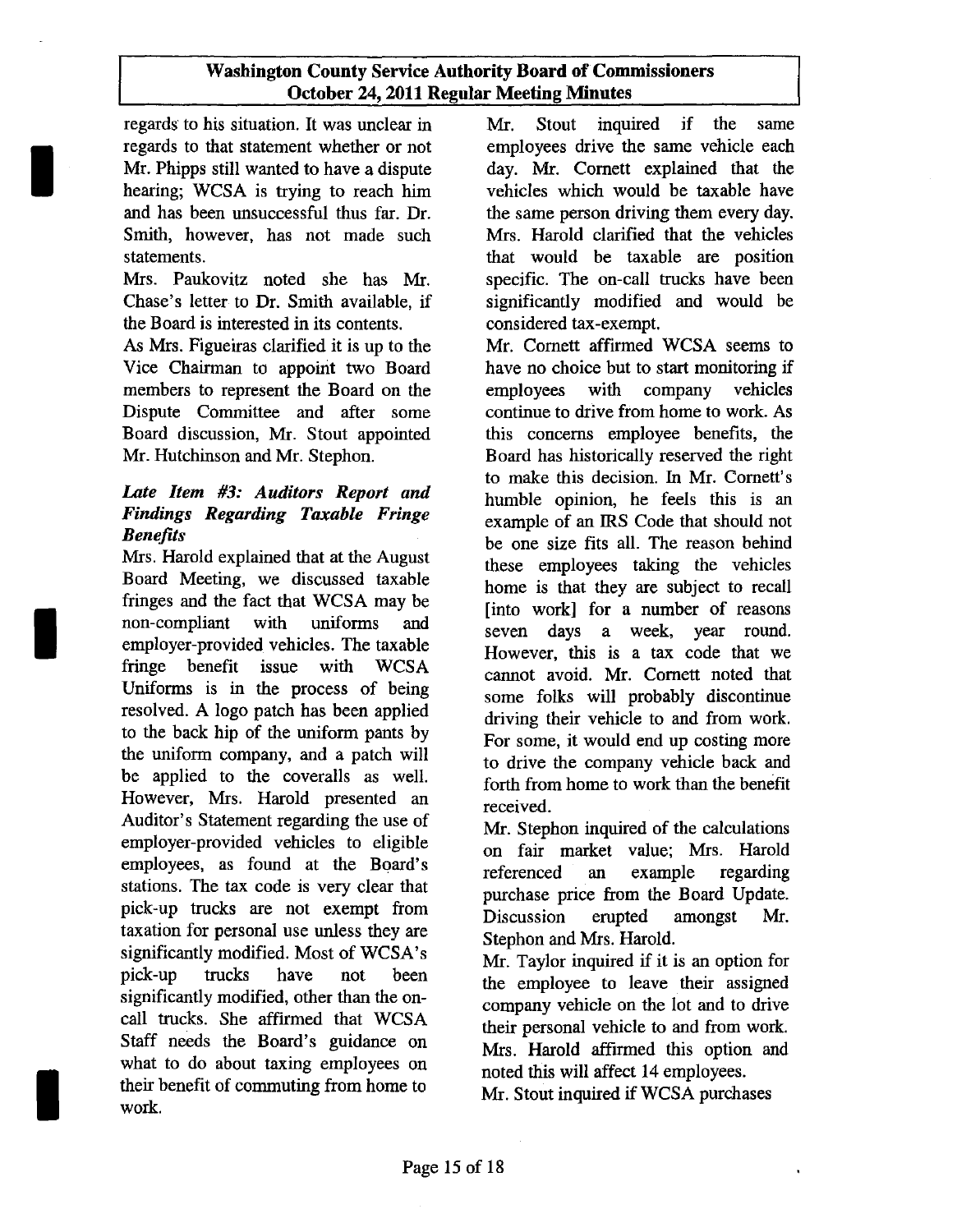the gasoline for these vehicles; Mrs. Harold affirmed this inquiry, and noted this as the reasoning for fuel expenses added into the equation.

Discussion erupted amongst the Board. Upon Mr. Stout's inquiry, Mr. Cornett explained the Board needs to consider a motion to approve the findings of Ms. Cox and Mrs. Harold regarding taxable fringe benefits.

Mr. Stephon made the motion to approve Ms. Cox and Mrs. Harold's findings on taxable fringe benefits and comply with IRS regulations. Mr. Stephon's motion was seconded by Mr. Hutchinson and was approved by a Board vote of 6-0-0-1.

# *Late Item* #4: *Strategic Plan Procurement Committee Shortlist for Interviews*

Mr. Cornett distributed a handout to the Board. He noted that in August of this year, WCSA directly solicited proposals from five firms to assistance with WCSA's first strategic plan. Three of the five firms submitted proposals by the September 9, 2011 deadline. The firms were EMA of Pennsylvania, Municipal & Financial Services Group (MFSG) of Maryland and R&R Consulting of Ohio.

On Wednesday, October 19, 2011, the Procurement Committee, consisting of Joe Chase, Ken Taylor, Kim Harold and [Robbie Cornett], met to consider the proposals and to identify the firm or firms for interview and further consideration. The Committee unanimously agreed that all three proposers demonstrated a great deal of skill and talent. However, the firms of EMA and MFSG stood out, due to their strategic planning experience as it relates to water and sewer utilities, their experience in Virginia, along with their familiarity with the American Water

Works Association Leadership Series on Strategic Planning; the latter was a selection criterion identified in the request for proposals. For these reasons, the Procurement Committee proposes we interview EMA and MFSG.

I

I

I

[The Procurement Committee's] goal is to interview the two firms prior to the November Board Meeting, to decide who we would propose to perform this work, if either, and make that recommendation to the Board at the November Board Meeting. He offered to allow Mr. Taylor or Mrs. Harold to add to his report, based on their experience with the Committee.

Upon Mr. Stephon's inquiry, Mr. Cornett explained the concept of strategic planning. He noted it as an effort to make sure WCSA Staff knows what the long term plan for the Authority is and that we are working towards that plan. Mr. Cornett added it is to make sure the Board has taken the appropriate steps to hear from various stakeholders, be it the Board of Supervisors or members of the public, with respect to what the Board believes to be our mission and vision. He provided some examples of our services and noted that strategic planning involves knowing what our priority is amongst those services. Mr. Cornett affirmed these priorities have never been formally articulated as a mission or vision statement. Strategic planning also helps guide Staff to know the priority of the Board in regards to the future of the Authority; Mr. Cornett provided examples. He explained that strategic planning is to make sure as a matter of policy and responsibility, that the Board and the Staff, as well as any other stakeholders, are aware of the mission and vision of WCSA, are annually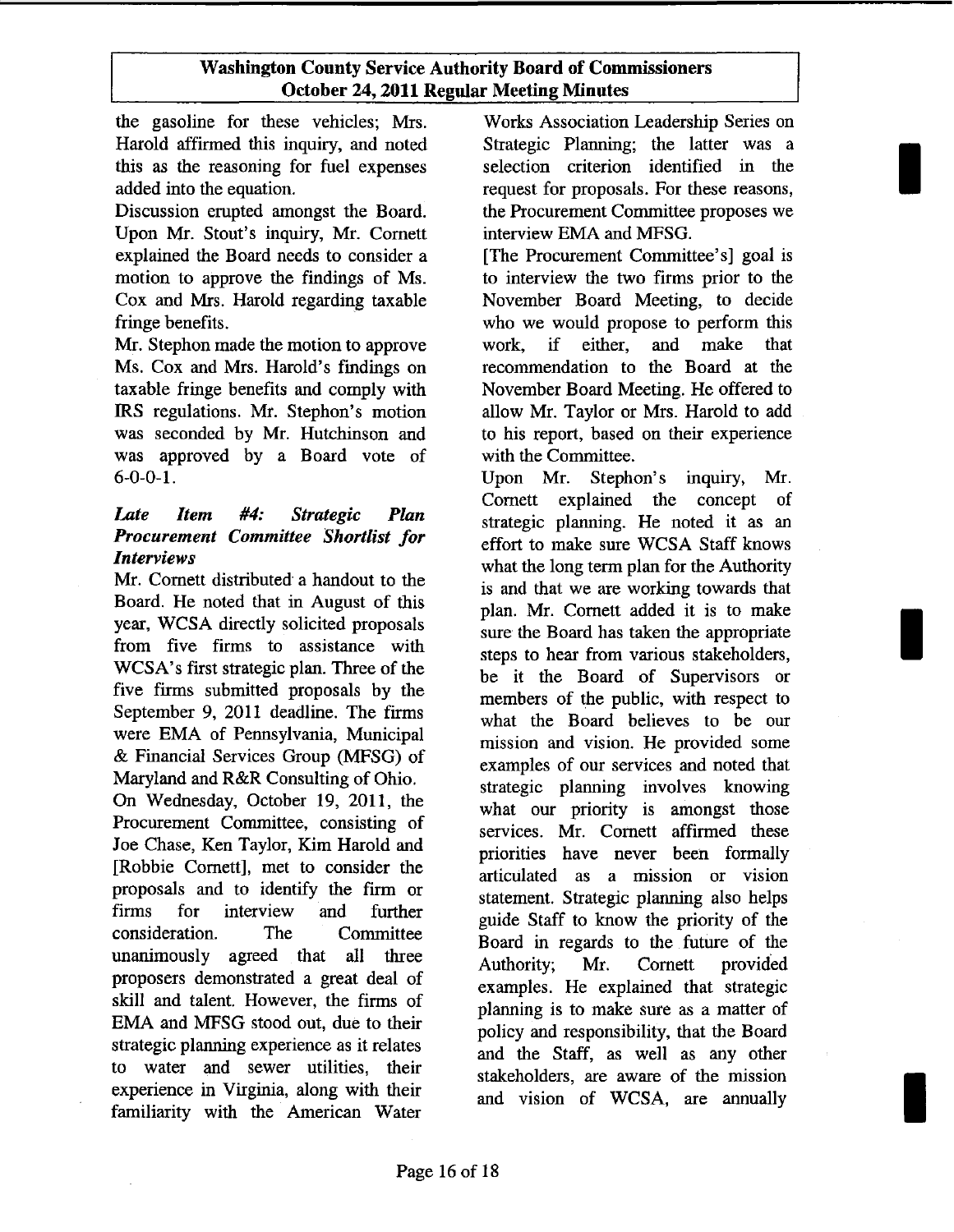reevaluating those goals, and are adjusting as necessary. Mr. Cornett noted that most organizations, before going through such a large, capital extensive process as WCSA has gone through recently, will go through these types of exercises. He provided examples of how strategic planning can be carried out, and noted the importance of "making Sure the road map for the future is clear for all parties involved". At the Procurement Committee's recommendation, Mr. Miller made the motion to approve the firms of EMA & MFSG for interview.Mr. Miller's motion was seconded by Mr. Stephon, and approved by a Board vote of 6-0-0-1.

I

I

I

# *Late Item* #5: *Discontinuation of a Proposed (User Agreement) Project Along a Portion of North Fork River Road*

Mr. Cornett distributed a handout to the Board. He explained that in 2010, WCSA received user agreements from residents along North Fork River Road, between Hayters Gap Road and Tumbling Creek Road. WCSA followed up with a certified letter to ensure all residents had been contacted and were given the opportunity to sign user agreements. Of the 57 existing homes in the project area, only 20 (or 35%) submitted user agreements, indicating their commitment to purchase a water connection. At that time, greater than 50% of residents must submit user agreements before a project can be considered for funding.

Subsequently, Staff reduced the project area to only six residences along North Fork River Road, near the intersection of Tumbling Creek Road. We have applied for and received construction grant funds from VDH to serve those six residences; action was taken earlier tonight to accept

the funding. All other user agreements must be discontinued and residents will be notified after Board approval. He clarified that Staff is asking the Board to consider taking official action to discontinue this project so we may notify those residents of discontinuation of the project.

Upon Mr. Stout's inquiry, Mr. Cornett clarified the situation at hand.

Mr. Hutchinson made the motion to discontinue the proposed project. Mr. Hutchinson's motion was seconded by Mr. Stephon, and was approved by a Board vote of 6-0-0-1.

# *Late Item* #6: *Capital Projects Tour*

Mr. Cornett extended his appreciation to Mr. Stout, Mr. Coleman and Mrs. Figueiras for their interest and participation in a Capital Projects Tour last Friday morning. He hopes they found the tour informational and helpful. Mr. Cornett wanted to extend an open invitation to the rest of the Board and, should they so choose, their Supervisors, to conduct additional tours to these or any other projects. He expressed that the above mentioned are welcome to contact him, should they be interested.

Mr. Stout affirmed he enjoyed the tour and upon inquiry, Mr. Cornett affirmed this Late Item was for the Board's information only; no action is required.

# *Late Item* #7: *Consideration of a Resolution of Support for a Washington County Tobacco Commission Application and Capacity/ System Fee Commitment*

Mr. Cornett referenced a resolution at the Board's stations for their consideration and action, if they are so inclined.

Mr. Hutchinson made the motion to approve the resolution (see attached).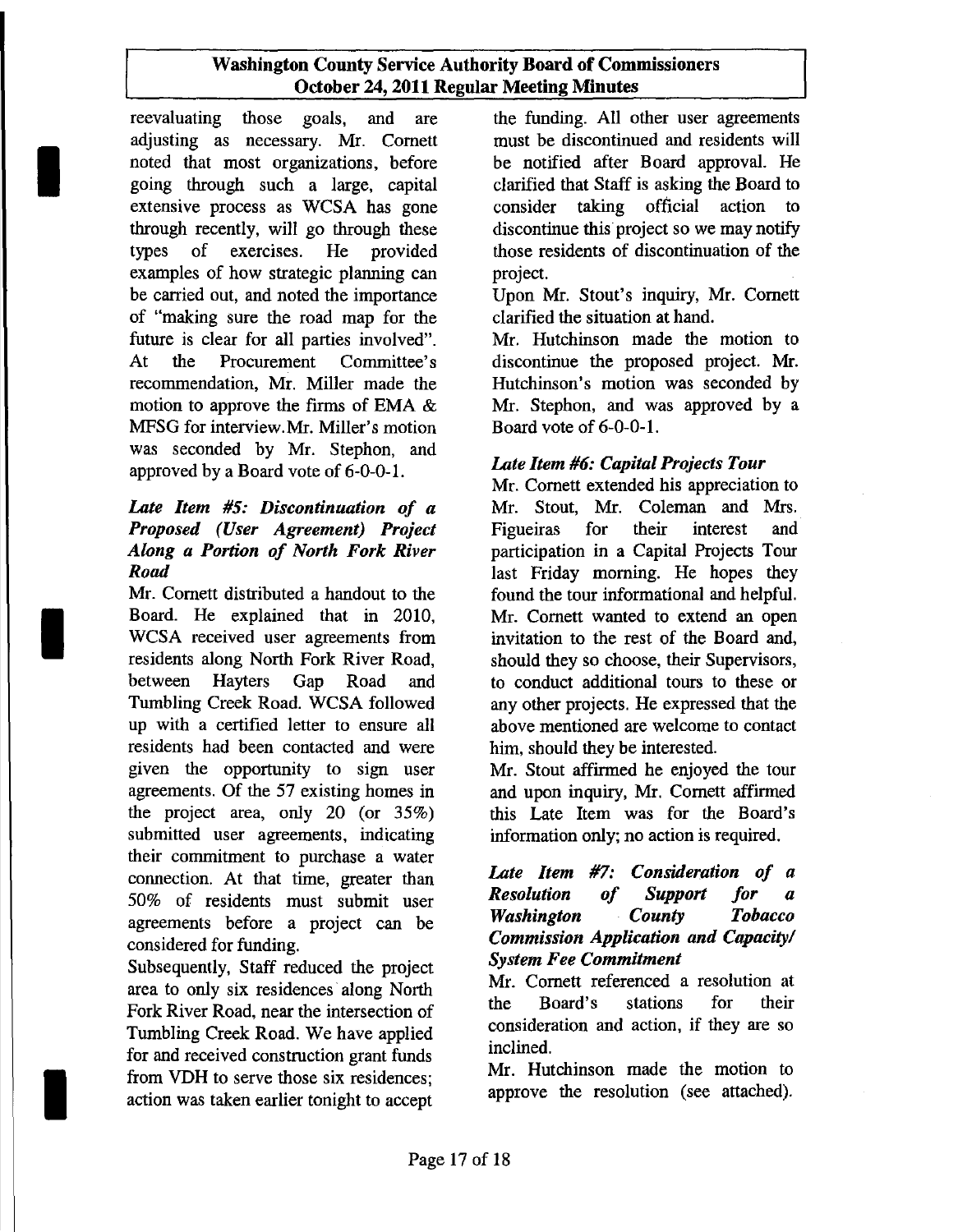I

I

I

Mr. Hutchinson's motion was seconded by Mr. Coleman and was approved by a Board vote of 6-0-0-1.

## *Additional Late Items*

Mr. Cornett distributed a letter to the Board from WCSA customer Jack Orcutt. He does not believe Mr. Orcutt is asking for a response; the letter is for the Board's information. However, Mr. Cornett asked the Board to let him know later if they would like [Mr. Cornett] to respond to Mr. Orcutt's letter. Mr. Cornett believes he is a seasonal neighbor of Mark Lawson [WCSA Counsel].

Upon Mr. Stephon's inquiry, Mr. Cornett and Mrs. Harold affirmed the fee to disconnect Mr. Omcutt's meter and reconnect it upon his return would be \$40. Mr. Stephon expressed the most reasonable solution for the customer would be to have the meter pulled when they leave and pay the reconnection fee upon their return.

# 14. Adjourn or Recess

Mr. Stephon made the motion to adjourn. Mr. Stephon's motion was seconded by Mr. Miller and was approved by a 6-0-0-1 vote of the Board. The meeting was adjourned at 11:00 PM.

'- aiz.

Mr. D. L. Stout, Vice Chairman Amanda Paukovitz, Assistant Secretary